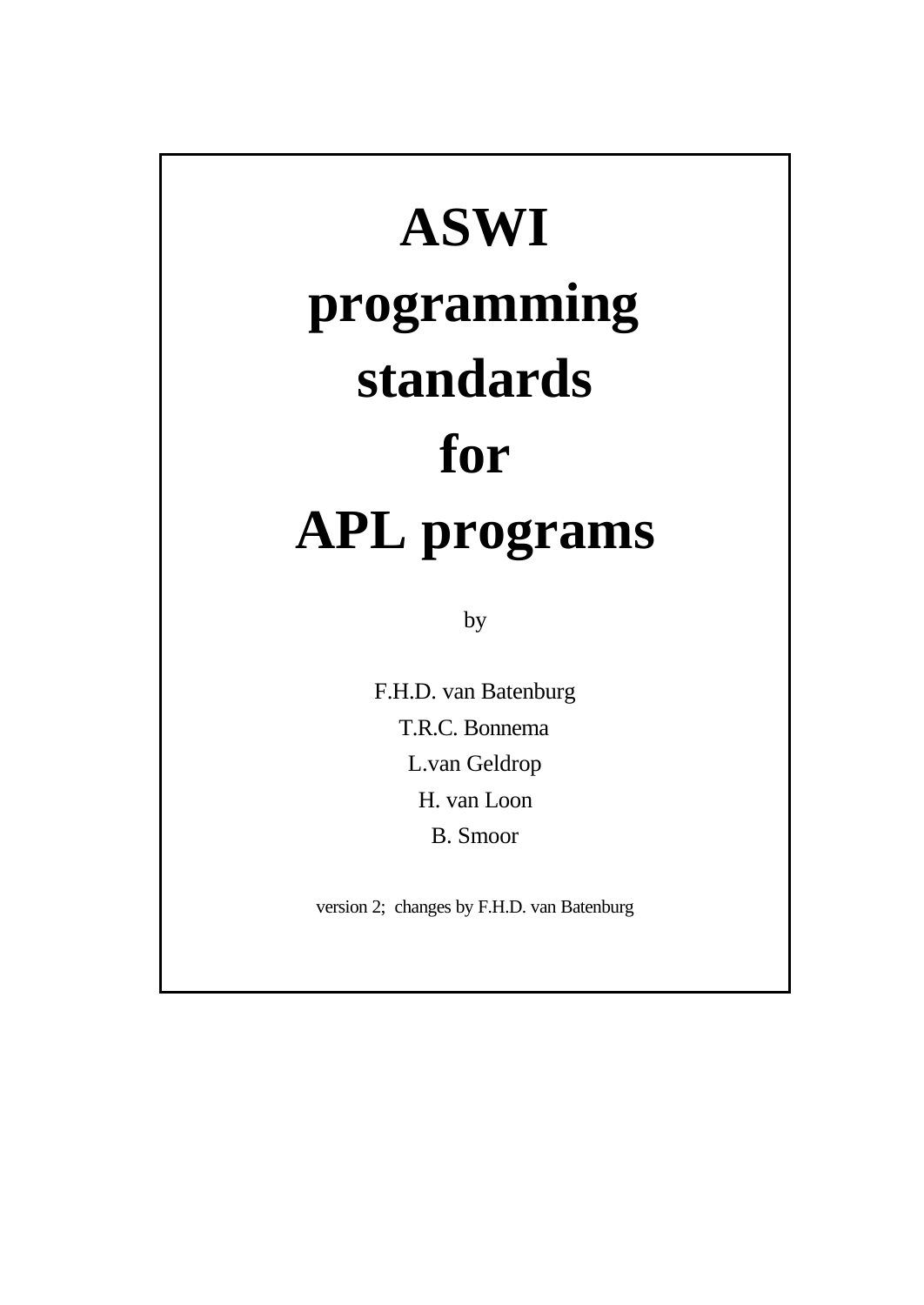| 1.    |                                                     |  |  |  |  |  |  |
|-------|-----------------------------------------------------|--|--|--|--|--|--|
| 2.    |                                                     |  |  |  |  |  |  |
| 2.1   |                                                     |  |  |  |  |  |  |
| 2.2   |                                                     |  |  |  |  |  |  |
| 2.3   |                                                     |  |  |  |  |  |  |
| 2.3.1 |                                                     |  |  |  |  |  |  |
| 2.3.2 |                                                     |  |  |  |  |  |  |
| 2.3.3 |                                                     |  |  |  |  |  |  |
| 2.3.4 |                                                     |  |  |  |  |  |  |
| 2.3.5 |                                                     |  |  |  |  |  |  |
| 2.4   |                                                     |  |  |  |  |  |  |
| 2.5   |                                                     |  |  |  |  |  |  |
| 2.6   |                                                     |  |  |  |  |  |  |
| 2.6.1 |                                                     |  |  |  |  |  |  |
| 2.6.2 |                                                     |  |  |  |  |  |  |
| 2.6.3 |                                                     |  |  |  |  |  |  |
| 2.6.4 |                                                     |  |  |  |  |  |  |
| 2.6.5 |                                                     |  |  |  |  |  |  |
| 2.6.6 |                                                     |  |  |  |  |  |  |
|       |                                                     |  |  |  |  |  |  |
| 3.    |                                                     |  |  |  |  |  |  |
| 3.1   |                                                     |  |  |  |  |  |  |
| 3.2   |                                                     |  |  |  |  |  |  |
| 3.3   |                                                     |  |  |  |  |  |  |
| 3.4   |                                                     |  |  |  |  |  |  |
| 3.5   |                                                     |  |  |  |  |  |  |
| 3.6   |                                                     |  |  |  |  |  |  |
| 3.7   |                                                     |  |  |  |  |  |  |
| 3.8   |                                                     |  |  |  |  |  |  |
| 3.9   |                                                     |  |  |  |  |  |  |
| 3.10  |                                                     |  |  |  |  |  |  |
| 3.11  |                                                     |  |  |  |  |  |  |
| 3.12  |                                                     |  |  |  |  |  |  |
| 3.13  |                                                     |  |  |  |  |  |  |
| 3.14  |                                                     |  |  |  |  |  |  |
| 3.15  |                                                     |  |  |  |  |  |  |
| 3.16  |                                                     |  |  |  |  |  |  |
| 3.17  |                                                     |  |  |  |  |  |  |
| 4.    |                                                     |  |  |  |  |  |  |
| 4.1   |                                                     |  |  |  |  |  |  |
| 4.1.1 |                                                     |  |  |  |  |  |  |
| 4.1.2 |                                                     |  |  |  |  |  |  |
| 4.1.3 | $Global variables$ manufacture constrained and $16$ |  |  |  |  |  |  |
| 4.1.4 |                                                     |  |  |  |  |  |  |
| 4.1.5 |                                                     |  |  |  |  |  |  |
| 4.1.6 |                                                     |  |  |  |  |  |  |
| 4.1.7 |                                                     |  |  |  |  |  |  |
| 4.2   |                                                     |  |  |  |  |  |  |
| 4.2.1 |                                                     |  |  |  |  |  |  |
| 4.2.2 |                                                     |  |  |  |  |  |  |
| 4.2.3 |                                                     |  |  |  |  |  |  |
|       |                                                     |  |  |  |  |  |  |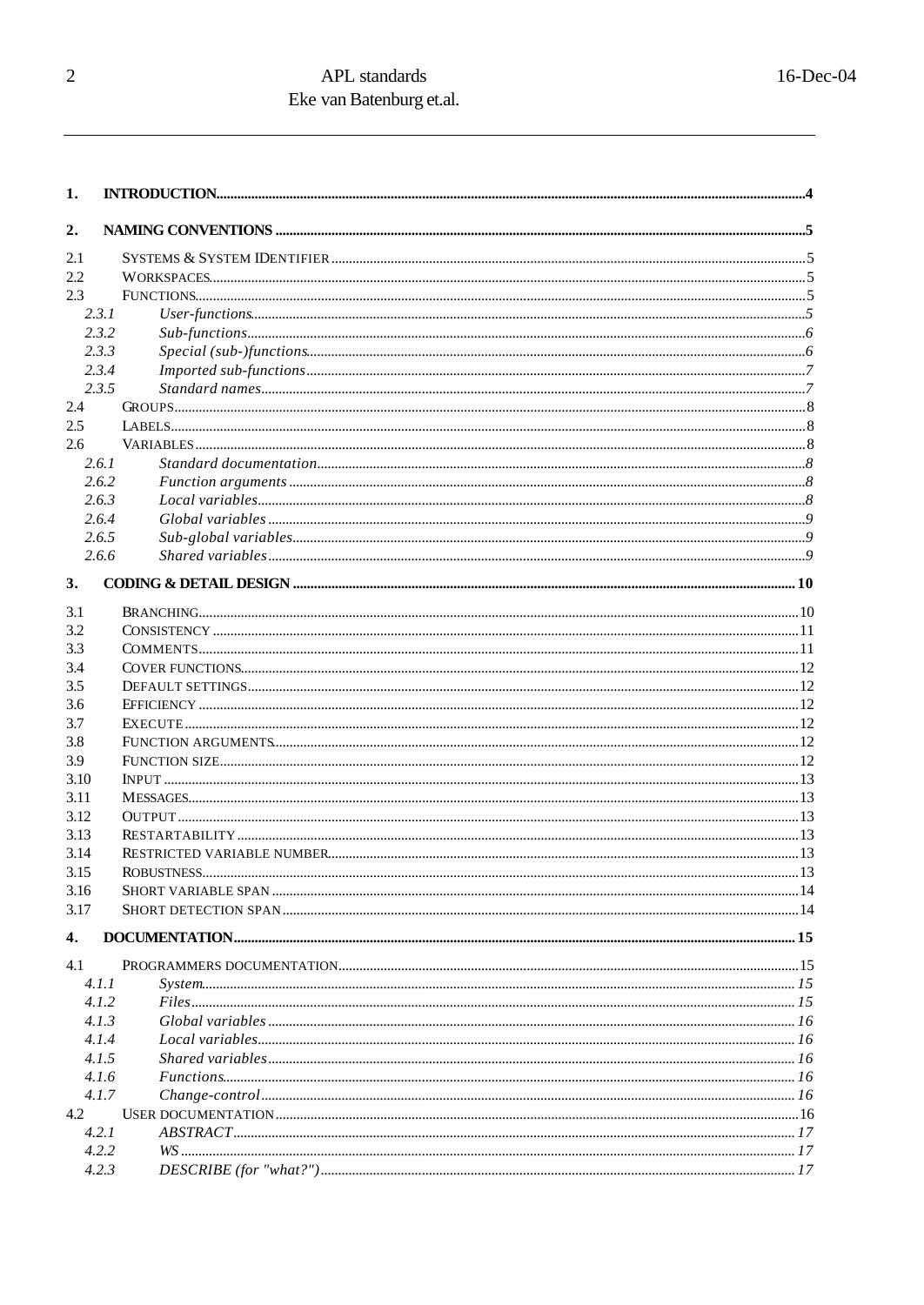|              | 4.2.4 |  |
|--------------|-------|--|
|              | 4.2.5 |  |
|              | 4.2.6 |  |
|              | 4.2.7 |  |
| 4.3          |       |  |
| 5.           |       |  |
| 6.           |       |  |
| 7.           |       |  |
| 7.1          |       |  |
| 7.2          |       |  |
| 7.3          |       |  |
|              | 7.3.1 |  |
|              | 7.3.2 |  |
|              | 7.3.3 |  |
| 7.4          |       |  |
| 7.5          |       |  |
| 8.           |       |  |
| $\mathbf{Q}$ |       |  |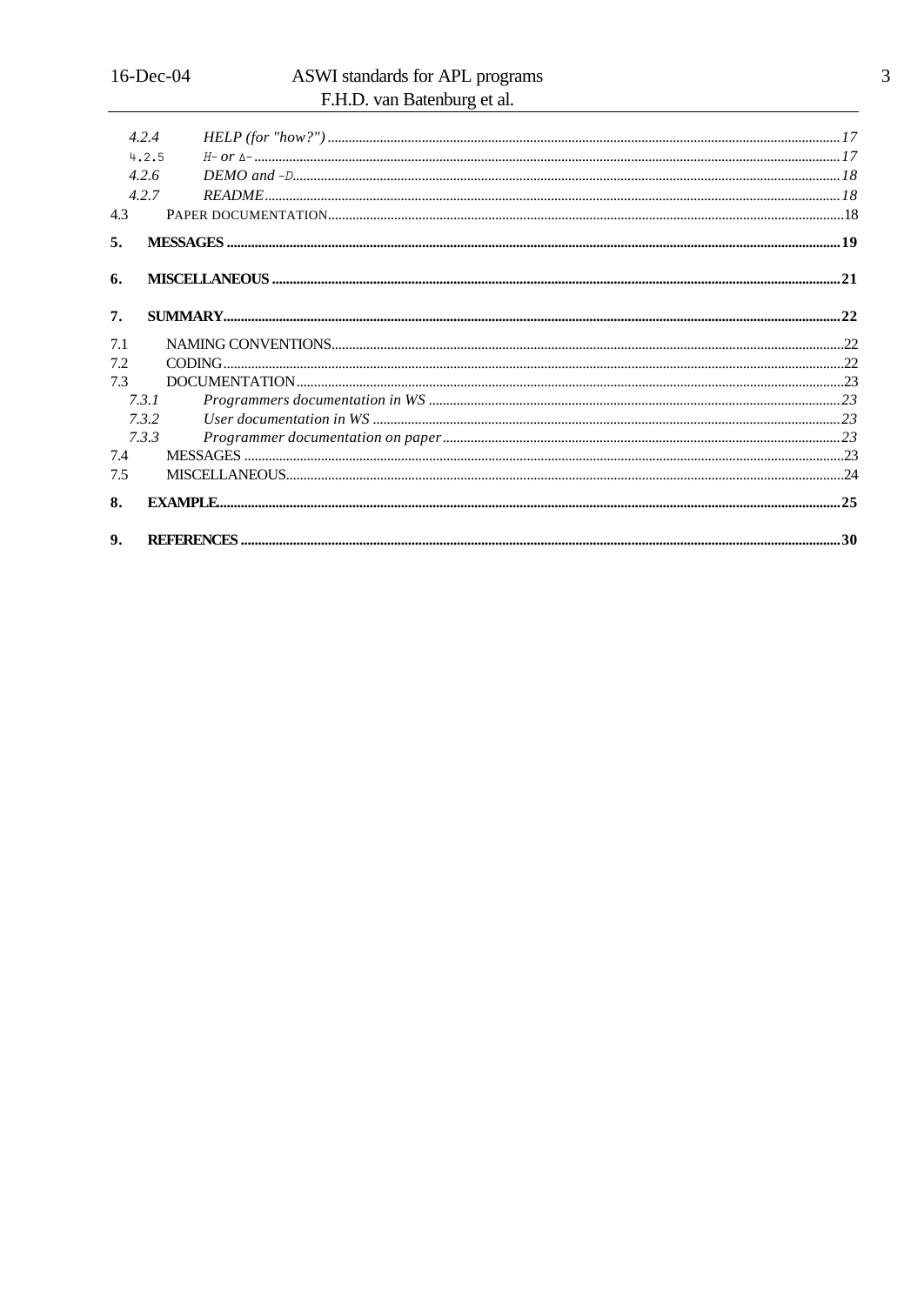# **1. INTRODUCTION**

This paper describes a set of standards proposed by the participants of the "APL-Share-Ware-Initiative", ASWI for short. These standards are an integration of the various standards applied by BSO/Management Support (Utrecht, Netherlands), Philips/PASS-PC'S (Eindhoven, Netherlands), and the Institute for Theoretical Biology (Leiden, Netherlands).

The objective of this standard is two-fold.

1. The first objective is to define a set of rules according to which APL programming should be carried out, in order to improve program maintainability.

It is recognized that in a professional APL programming environment, where different people work for different clients, a need exists for a concise and standardized use of APL.

2. The second objective is to smooth the introduction to new programs for potential users. To fulfil this objective a set of standard names are proposed which should be available in every workspace and which act and inform according to preconceived, general accepted notions. This ensures that a novice will always know how to move around in the on-line documentation of a foreign workspace.

We ask all programmers participating in ASWI to adhere to these standards for the following reasons.

- First of all, standards are a boon for not too experienced programmers because -hopefullystandards reflect the accumulated wisdom of experts.
- Secondly, standards are useful because the *writers* can fall back to automatisms and can focus their thinking on the real hard nuts in the program.
- And finally, *readers* can faster access the information when they do not need to puzzle things out but can rely on standards instead.

This holds for good standards, but it holds for mediocre standards too.

So, even a non-superb standard is better than very clever incidently used constructions. For this reason, we urge programmers to deviate from this standard in exceptional cases only and then to document these deviations carefully in order to ensure program maintainability.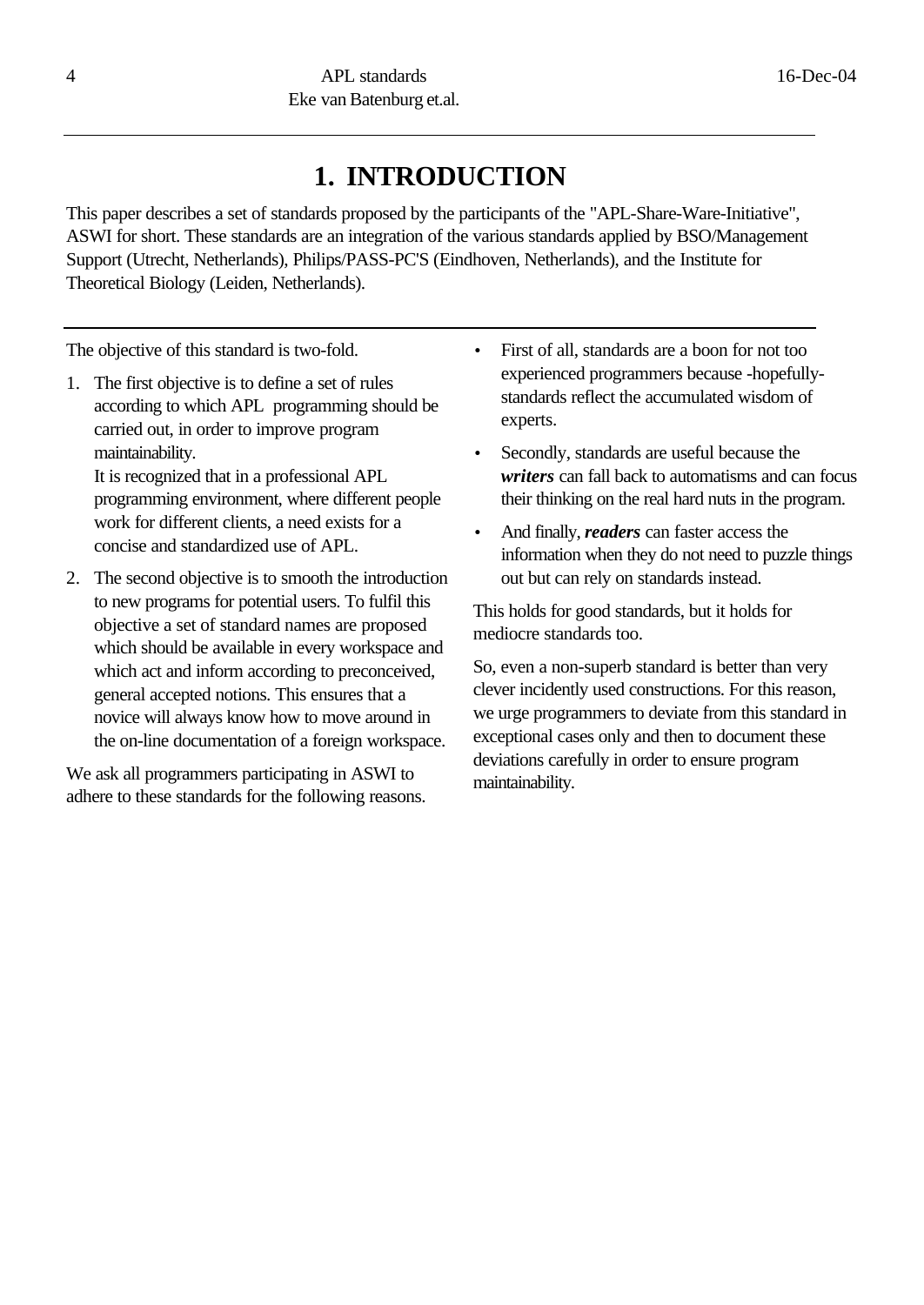# **2. NAMING CONVENTIONS**

This paragraph outlines the various standards for naming of systems, workspaces, functions, variables and labels.

In this chapter we talk about capitals and lowercast characters. If your system has 2 other charactersets (for example capitals and underscored characters), please read "normal APL text-characters" for capitals and "the other characterset" for lowercast characters.

We will discuss here the names of...

- 1. systems
- 2. workspaces
- 3. user functions
- 4. sub-functions
- 5. imported sub-functions
- 6. Special (sub-)functions
- 7. standard names
- 8. groups
- 9. labels
- 10. arguments
- 11. local variables
- 12. global variables
- 13. sub-global variables
- 14. shared variables

### **2.1 Systems & System IDentifier**

An APL system is a collection of one (or more) APL workspace(s) and files which conceptually form a whole. Together they perform the functions described in the functional specification of the system.

The system is identified by a 3 character identifier (no more, no less). Each of the characters should be alphabetic capitals.

Valid identifiers are in the range of 'AAA' till 'ZZZ'.

We will refer to the system identifier as "*sid*" hereafter.

Examples:

- DLG Dialogue system
- PLT Plotting system
- RNA RNA analysis
- SCR Screen utilities
- TED Text editing system

• WHL - Whaling population growth simulation

### **2.2 Workspaces**

The workspace is identified by a name of 3 or more characters of which the first three are the *sid*.

All characters should be capitals and digits may be used (not in the *sid*).

Preferably a system is contained in 1 workspace. If this is not feasible (for example for reasons of memory requirements) the system should be divided in functionally cohesive subsystems distributed over different workspaces. The names of those workspaces all start with the same *sid*.

Example of *WHL* system:

- *WHLDATA* file which contains all data of whale simulation.
- *WHLSIM* workspace which performs population simulation.
- *whlanal*  workspace which statistically analyses results.

### **2.3 Functions**

This paragraph will outline the naming conventions for *user-functions*, *sub-functions* and *imported subfunctions*. Finally we will list some standard names.

### **2.3.1 User-functions**

By user functions we mean:

- driver or main functions (the ones that start up the system).
- functions to be activated by the end-user directly.

User functions can be recognized by:

- 1. an easy-to-remember name.
- 2. error-proof and with error-messages in the language of the end-user.
- 3. in general no parameters.
- 4. in general no explicit result.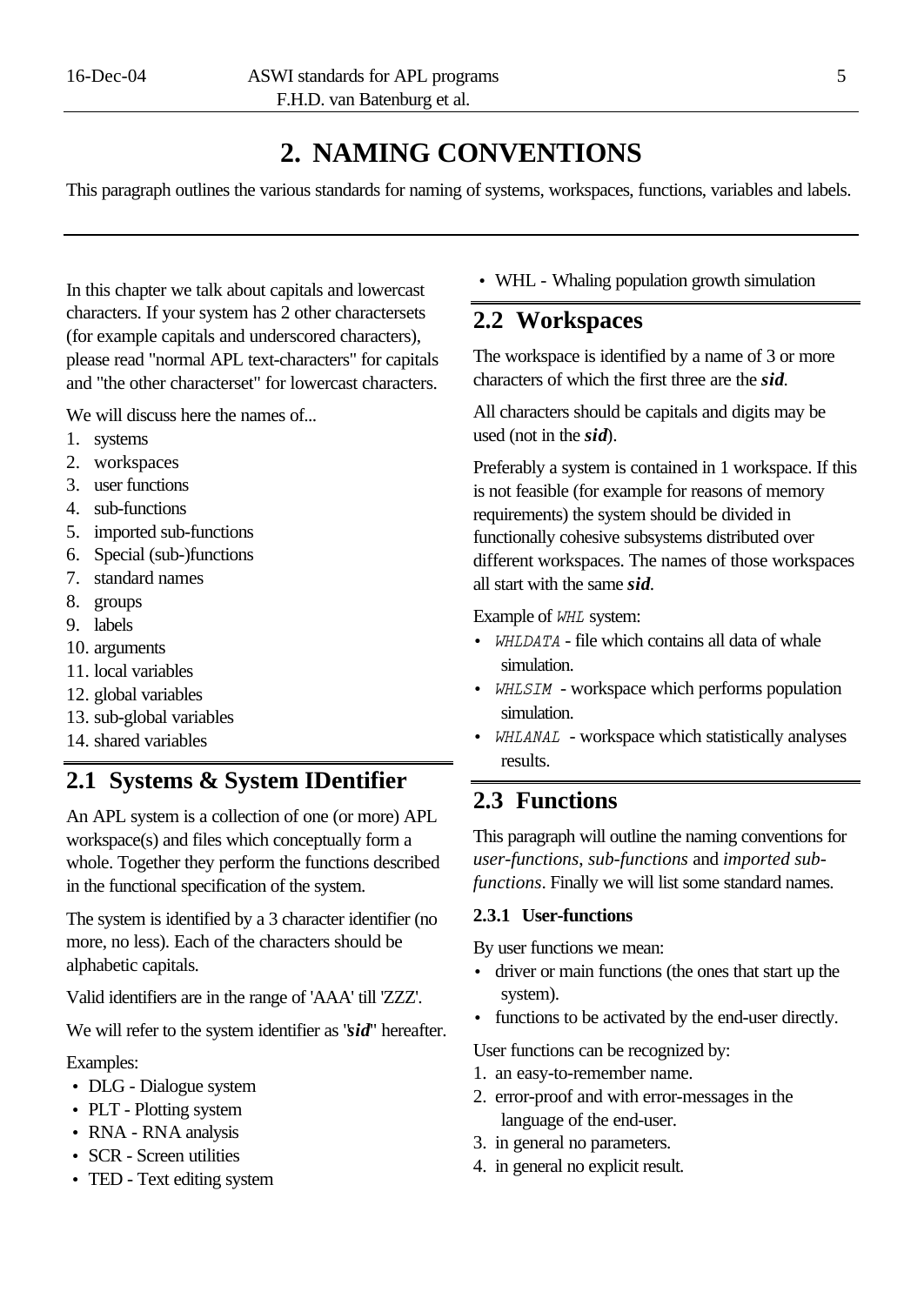Use at least 5 characters for the name of a user function. The first three are the *sid* and the next two are alphabetic capitals. Remaining characters may be alphanumeric capitals.

### Examples:

- *plthistgram*, *pltpie* & *pltgraph*
- *whlsetparms, whlsimulate, whlanalyse*& *whlgraph*

### **2.3.2 Sub-functions**

Sub-functions are functions that are not used by the end-user directly. In general such functions are invoked from other APL functions.

A sub-function has a name of at least 6 characters for the name of a sub-function. The first three are the *sid*, followed by the underscore "\_\_". The rest of the characters may be alphanumeric capitals.

Try to recognize functional related sub-functions, and characterize them with common characters in position 5 and 6 of their names.

(For systems with many functions, you can apply this principle recursively for remaining characters.)

#### Examples:

- *SIM* ... all simulation programs of system with *sid*=SIM.
- *SIM DS...* all discrete sub-functions.
- $SIM \, \textit{CN} \dots$  all continuous sub-functions.
- *SIM CNAS*... all continuous sub-functions for "assignment".
- *SIM CNTRL*... all continuous sub-functions for "transfer".
- *SIM CNSP*.... all continuous sub-functions for "splitting".

An alternative to using underscore for *sid*-separation is applying capitals for separation.

#### Examples:

- *Sim...* all simulation programs of system with *sid*=Sim.
- *SimDis...* all discrete sub-functions.
- *SimCnt*.... all continuous sub-functions.
- *SimCntAss*... all continuous sub-functions for "assignment".
- *SimCntTrf*... all continuous sub-functions for "transfer".
- *SimCntSplt*.... all continuous sub-functions for "splitting".

An exception can be made for subfunctions that are used very frequently. Having 4 characters in front of the name of subfunctions that are called in many other functions is awkward and makes reading harder.

Use for those frequently used functions a 1-character lowercase prefix. For example " $u$ ..." instead of "*UTL*" for utilities from the *utl*...-workspace; "*t*..." instead of "*TLS* ..." for personal tools in the *TLS*...workspace and " $m...$ " instead of "*MDF* ..." for Machine Dependent Functions from the *mdf*workspace.

### **2.3.3 Special (sub-)functions**

Four special groups of functions can be recognised: Information-, tools, utilities and machine-dependant sub-functions.

### *2.3.3.1 INFORMATION FUNCTIONS*

Two useful information functions are demonstration functions and help functions.

Demonstration functions have the name of its object, followed by "*D*". For example *uPRINTD* demonstrates the use of function *úprint*.

Help functions describe the use of a specific function or a specific variable. They have the name of their object followed by "*H*" or "*h*". For example *úprinth* or *úprintH* describes the use of function *úprint*. and *RNAstructure∆* describes global variable *rnaö÷õúæ÷úõè*.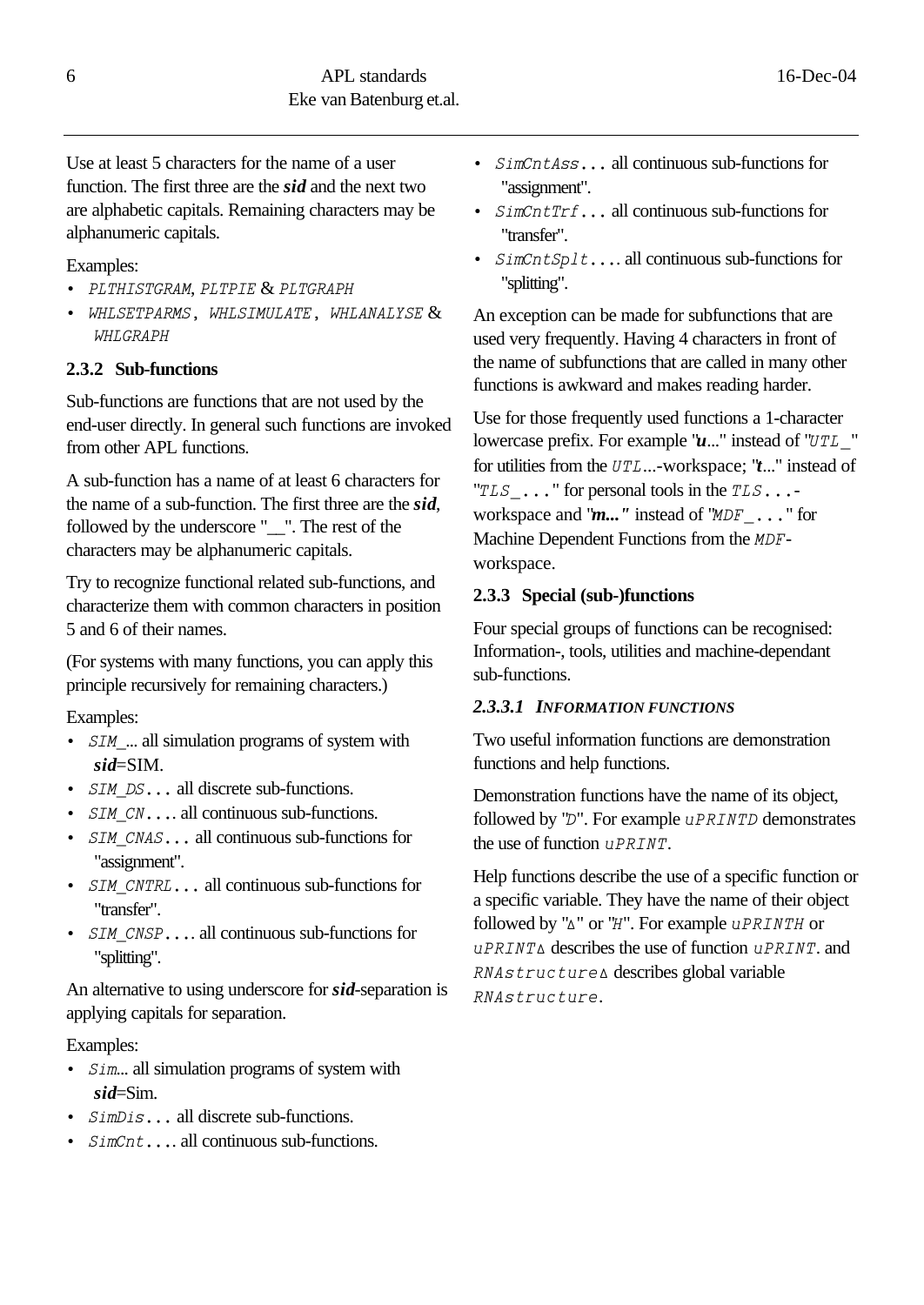#### *2.3.3.2 MACHINE DEPENDENT FUNCTIONS*

Machine dependent functions are cover functions that hide code that is unique for a device, for a particular machine or for a particular APL implementation. We will elaborate on this in chapter coding. Use naming convention "*m*...*"*. For example mprint to send data to printer,  $m$ PENCLOSE for "<sup>z</sup>" if some of you APL implementations do not have the partioned enclose, or use different character,  $mGUIO$  for graphical user input/output,  $m$ *FILE* for writing and reading data.

#### *2.3.3.3 TOOLS*

Tools are functions that help you as a programmer. For example a program that lists all functions, or a program that lists all calls made by one of more functions. Use naming convention  $'t...$ ... For example  $tFNLOCK$  to automatically lock functions, *txref* to show all used objects in a function *treplace* to replace strings in all functions  $t$ *RENAME* 2 to rename functions.

### *2.3.3.4 UTILITIES*

Utilities are also functions that help you, but not as tools, but to insert in implementations. A collection of sub-functions that your programs use. Use naming convention " $u$ ...". For example  $u$ *BOX* to convert a vector to matrix,  $uDMB$  to delete multiple blancs in a string,  $uKTT1$  and  $uKTT2$  to glue objects under, respectively alongside each other,  $\mu$ *SWAP* to swap characters (lowercase to uppercase).

#### **2.3.4 Imported sub-functions**

Functions with the same names in different workspaces should be identical. Sub-functions which are copied from other workspaces are "imported sub-functions". They retain their original name as long as they are not changed. As their *sid* will differs from that of all the other functions in that new workspace their foreign origin remains obvious.

If you introduce any change in the code of that function, change the name according to the new workspace in which the function now resides. (If necessary, you can explain the origin in the comment.)

#### **2.3.5 Standard names**

The following niladic functions should always be present in the workspace whenever applicable: *lx*, *begin, recover*1 and *testall*.

### *2.3.5.1 LX*

Niladic program *lx* will either start the main program *BEGIN* or present the most general information which is provided by *abstract* (see paragraph DOCUMENTATION).

For example in workspace *whlsim*:

```
\bigcap L X \leftarrow^{\dagger} L X<sup>I</sup>
    \prodFX Z \leftarrowLX Y \leftarrowZ\leftarrowABSTRACT
and in workspace dlgutils:
```
 $\bigcap L X \leftarrow^{\dagger} L X^{\dagger}$  $\bigcap FX$   $\supset$  ' $LX$ ' 'BEGIN'

#### *2.3.5.2 BEGIN*

If a workspace has one user function only, then this function is invoked by function *BEGIN*.

In workspaces with more than one user function or with sub-functions (utilities) only, function *BEGIN* only presents those alternative functions.

For example in workspace *whlsim*:

 $\Box FX$   $\supset$  'BEGIN' 'WHLSIMULATE'

#### *2.3.5.3 RECOVER*

l

Any system which might be corrupted by unexpected errors or crashes should provide a function *recover* to repair the damage as good as possible.

If automatic recovery is awkward or impossible, *recover* should direct the user to the proper information, or describe the best procedure to do so.

<sup>1</sup>) The original ASWI standard prescribes the use of: *sid* resulting in names: *sidlx, sidbegin*and *sidrecover*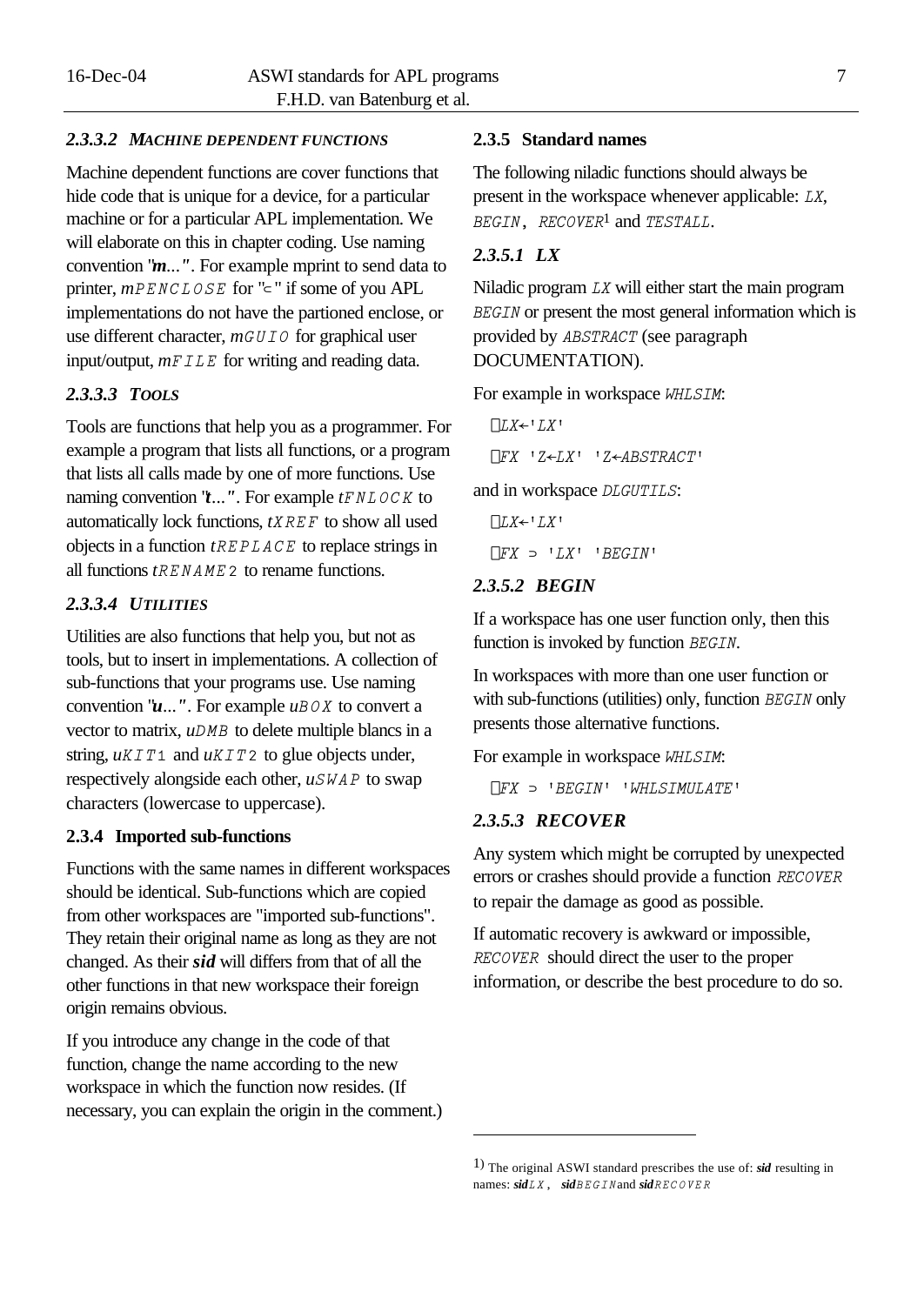A smart construction proposed by Holls is to have *Llc* local in the main function and assign it

"*Llc[K]recoverK*". Program *recover* should not only recover, but also return " $1 + \Box LC$ " or another line number where the main program should continue.

### For example in workspace *whlsim*:

 $\nabla Z \leftarrow$ *RECOVER*; ERR

[1] ERR<CHECKINTEGRETIY

*;2' err[repair err ;3' L[:1-=err"X KrestartK:Kunrecoverable error*<sup>*'*</sup>, *₹ERR*)  $[4]$   $Z \leftarrow (1+ \times ERR) \supset (1 + \sqrt{LC})(0) \nabla$ 

### *2.3.5.4 TESTALL*

Every big application needs a set of automatic tests to ensure a minimal quality. Assemble those tests in function *TESTALL*.

# **2.4 Groups**

Groupnames start with the same name as the main item in the group; at the end *gp* is added.

Examples:

- item *RNAPREDGP* is the group with main item *rnapred.*
- item *WHLSIMULGP* is the group with main item *whlsimul*.

# **2.5 Labels**

The only permissable label names are *B*#, *E*# (with # a number), *be*, *xx* and *exit*. See "branching*"* in next chapter.

# **2.6 Variables**

This paragraph will outline the conventions for the names of arguments, shared, global, sub-global and local variables.

### **2.6.1 Standard documentation**

Some standard names that can be functions or variables are:

- *abstract*
- *demo*
- *describe*
- $\bullet$  *HELP*
- *readme*
- $\bullet$  *W.S*
- *Hfiles*
- *Hglobals*
- *Hhistory*
- *Hshared*
- *Hsystem*

These variables (or functions) are described in chapter DOCUMENTATION.

### **2.6.2 Function arguments**

The name of the arguments and the explicit result of a function are *l*, *z* and *r* or short mnemonic names which start with *L*, *Z* or *R*.

- *explicit result*: use name *z* for the explicit result.
- *left argument*: use name *l* for the left argument of a function.
- *right argument*: use name *R* for the right argument of a function.
- use  $F$  for the left function argument of an operator.
- use *G* for the right function argument of an operator.

Do not reassign variables *l* and *r*. If you adhere to this rule, you can always restart a function with " $\rightarrow$ 1".

### **2.6.3 Local variables**

A local variable is a variable which is local to that function. The name of a local variable may be  $A-E$  or *h\_k* or *m\_q*, *s\_y*. Or alternatively formulated, all capitals except *f*, *g*, *l*, *r*, or *z*.

Use *I*, *J* and *K* for loopcounters and important indices.

Use *T* for *Temporary* line-locals. A line-local is a variable which gets its value somewhere else in the same line.

Use *S* for temporary line-*S*pans. A line-span is used for a break of long lines into smaller ones where the result of the first smaller one is used in the next one.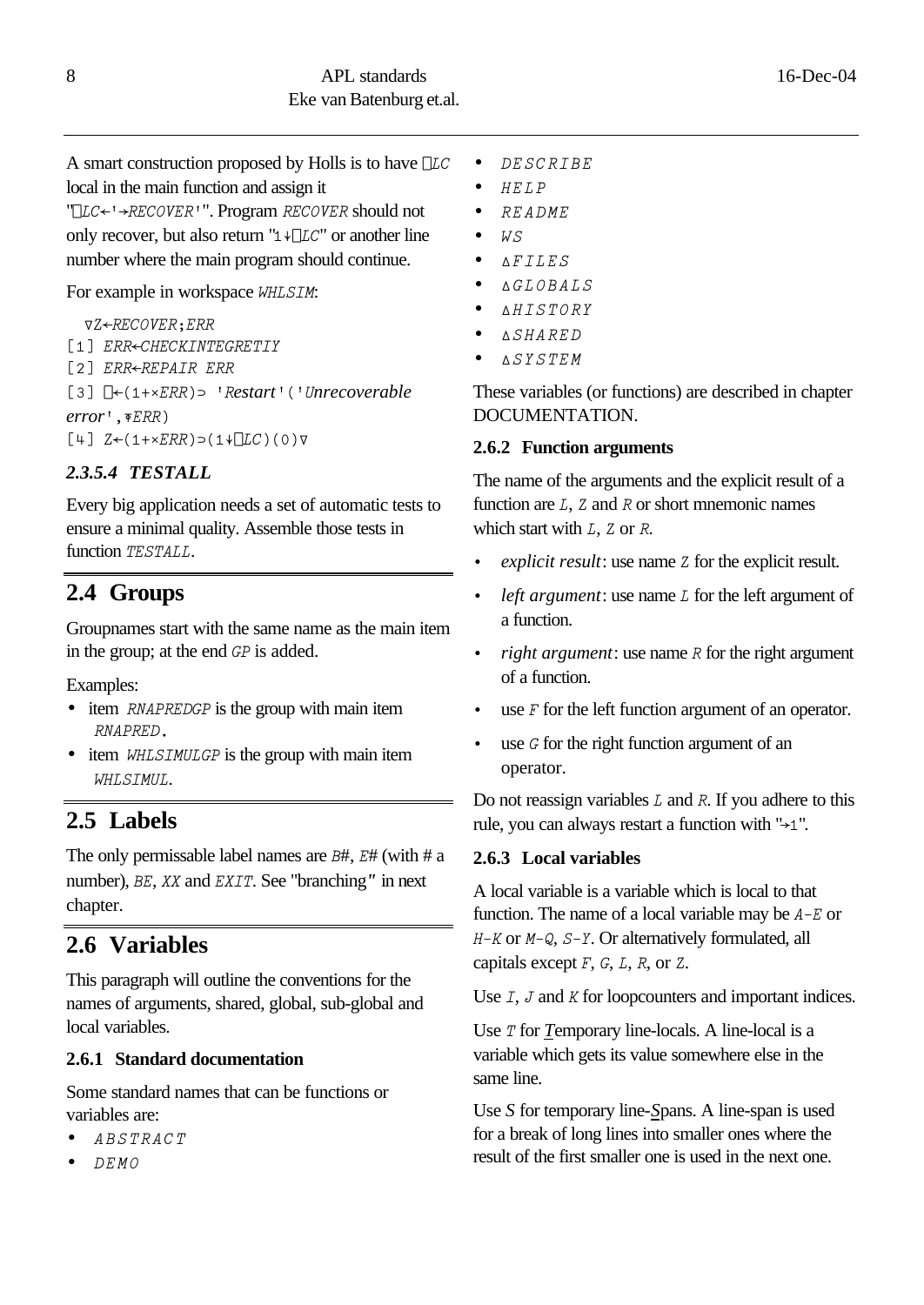Use *Z* as early as possible in the program. Use *Z* if there is in the beginning of the program a preliminary result, even though it will be updated and/or extended in a major way later on.

When you want to use more mnemonic names, keep the following quidelines:

- 1. do not use names longer than 4 characters. Longer names might conflict with names of user functions and will diminish readability of the whole.
- 2. use *l*, *r*, *z* as the first –or only-- character if that variable is the left argument, right argument, or explicit result.
- 3. do not use the standard label names for variables.

For clarity, longer mnemonic names could be used up to 4 characters in order to improve the readability of the programs. Do not make the names to long, however; what you gain in variable documentation, you loose in function clarity.

#### **2.6.4 Global variables**

A global variable is a variable which is not local to a function, or a variable which is stored in an APL file. Such a global variable is always available for reference by every APL function in the workspace.

Use at least 5 characters for the name of a global variable. The first three characters are the *sid*. The next characters are lowercast alphanumerics.

Examples:

- *scrappl*, *scrfrs*, *scrsubglbls*, *scrmiss*.
- *rnaenergyrules*, *rnasequence*, *rnastructure*, *rnaparams*.

*Restrict the use of global variables as much as possible! If complex global structures are needed, access them through cover functions and document them in variables*  $\dots \Delta$ .

#### **2.6.5 Sub-global variables**

A sub-global variable is a variable, which is not a global variable but is accessed by more than one function.

Use at least 6 characters for the name of a sub-global variable. The first three are the *sid*, followed by "\_\_". The remaining characters are all lowercast character.

You might observe that the difference between subglobal variables and global variables is similar to the difference between user-functions and sub-functions, namely the underscore.

Examples:

- *whl*\_\_*menu*, *whl*\_\_*params*, *whl*\_\_*select*.
- *rna*\_\_*options*, *rna*\_\_*choice*.

#### *Restrict the use of sub-global variables as much as possible!*

#### **2.6.6 Shared variables**

The names of shared variables are still under discussion. We welcome any suggestions.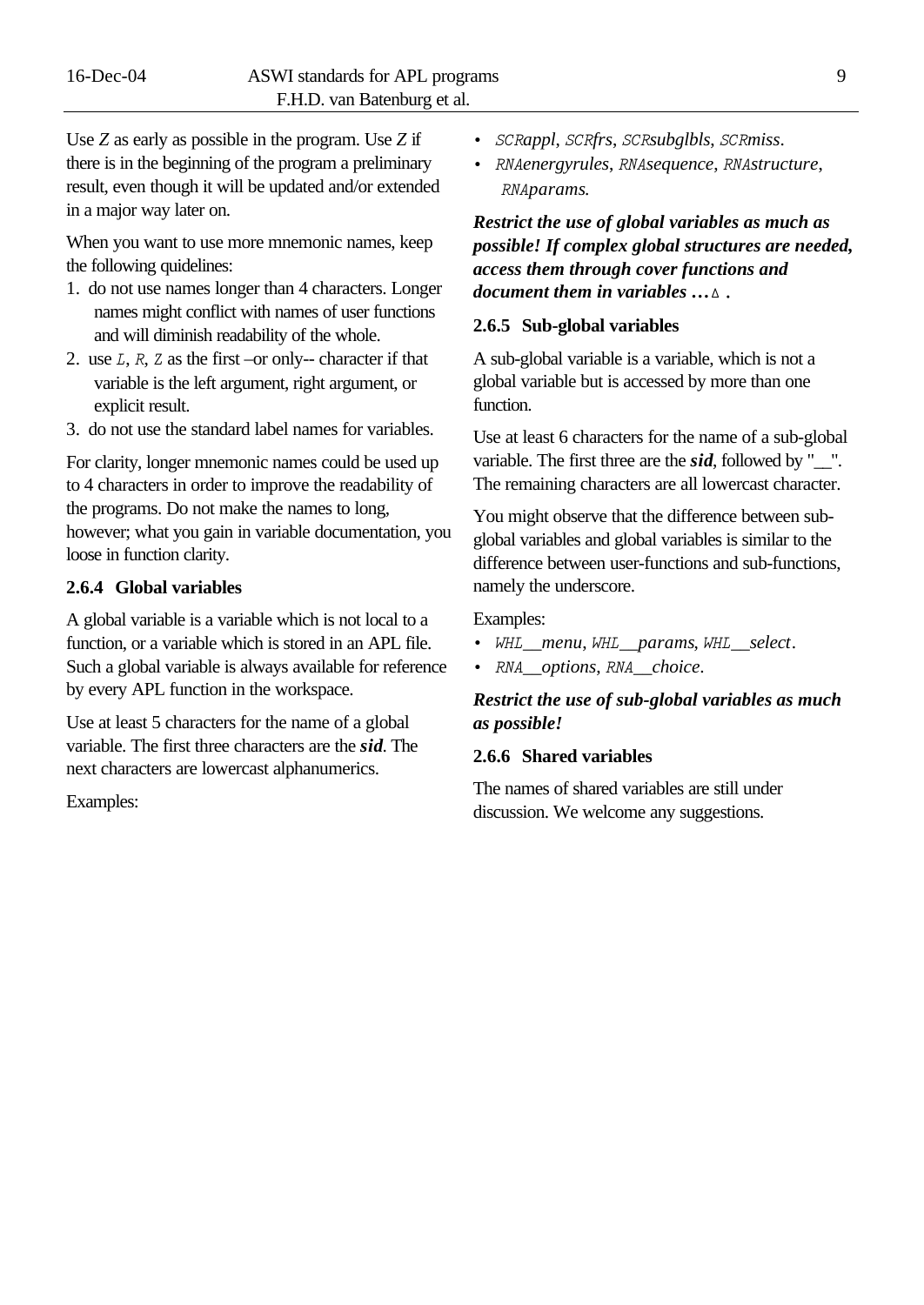# **3. CODING & DETAIL DESIGN**

The following standards are a mixture of code and detail-design considerations. As the distinction is sometimes hard to make, we present them all here.

In this chapter we will discuss the following topics in alphabetical order.

- 1. branching
- 2. comments
- 3. consistency
- 4. cover functions
- 5. defaults
- 6. efficiency
- 7. execute
- 8. function arguments
- 9. function size
- 10. input
- 11. messages
- 12. output
- 13. error messages
- 14. restartability
- 15. restricted number of variables
- 16. robustness
- 17. short variable span
- 18. short detection span

### **3.1 Branching**

There are numerous ways in APL to branch to function lines. This excessive number of possibilities has contributed to give APL a bad name. Imagine an APL function in which different ways of branching are used; for example:  $\rightarrow L \times \iota C$ ,  $\rightarrow C \rho L$ ,  $\rightarrow C \star L$ ,  $\rightarrow C \star L$ ,  $\rightarrow$ *C*/*L* (where *C* is a condition). It is clear that in reading such a function, a substantial amount of time is needed to analyse the flow in that function.

For reasons of structured programming *do not think in branches* but in *conceptual blocks of code* which are executed once, a multiple times or not at all. Each block is marked by a label *b*# at the first statement and by a label *e*# at the last statement, with # a unique number for each block.

Following this proposal, you will recognise the following 6 types of construction:

- Condition:  $B3:-(\ldots)/1+E3$ *... e3>...*
- If/else:

```
B5:\rightarrow(...)/1+B5bb5a>...
...
+1+E5b5b>...
...
e5>...
```
• Case:

```
B4:+(...)/B4a, B4b, B4c, 1+E4b4a>...
...
+1+E4
b4b>...
 ...
```
 $+1+E+$ *b4c>... ...*

 $E+$ :  $\ldots$ 

- For-loop:  $B1:\rightarrow$   $($ ... $I \leftarrow I+1)/1+E1$ *.....*  $E1: \rightarrow B1$
- Repeat...while:  $B8:>(...)/1+E8$ *... E8*:→*B8*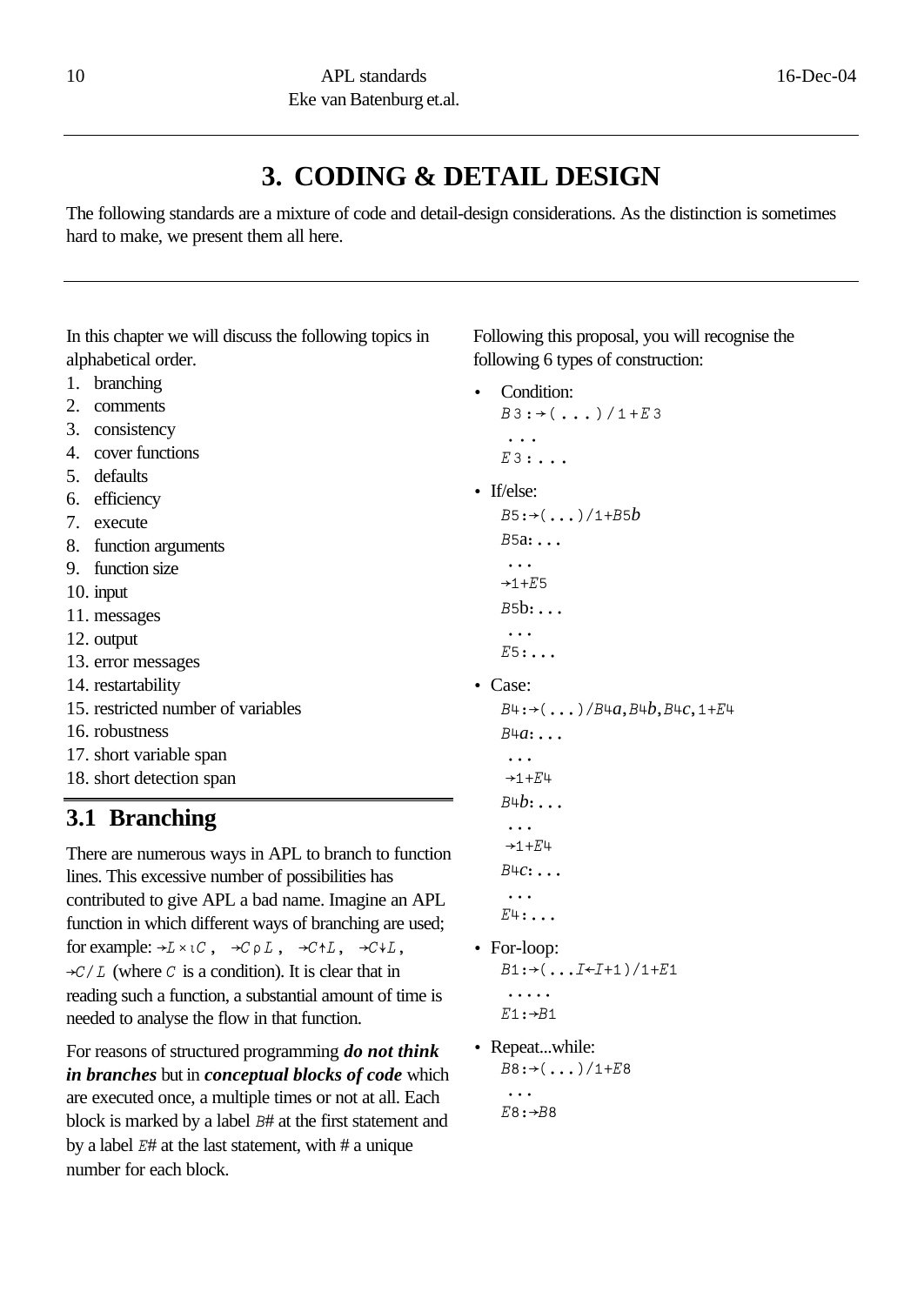• Repeat...until (only use this construction if you are absolutely sure that the first iteration will always run flawlessly):

```
b3>...
 ...
E3:\rightarrow(... )/B3
```
Remember that the numbers identify different blocks in one function, not different types of construction.

Short conditions or repetitions can be coded in one line. As the conceptual code-block begins and ends in this line, we use label *be*.

Examples are:

- $BE:((\ldots))/1 + \Box LC \diamond$  expression
- $BE: \rightarrow (.,.)/1+TLC$   $\circ$  **expr.**  $\circ \rightarrow TLC$
- *BE*: expression  $\circ \rightarrow (...)/\Box LC$

Observe the following rules:

- 1. Consider if you can code without a loop.
- 2. Never branch to results of a calculation or to absolute line numbers!
- 3. Never branch away from the middle of a line as in  $\ldots$ <sup>2</sup>/(*CONDITION*)/*FARAWAY*
- 4. To exit a function prematurely, do not use  $\rightarrow 0$ ", but always " $\rightarrow$ *EXIT*" <sup>2</sup>. Set label "*EXIT*" at the very end of a function. This results in the following type of construction:

```
XX:\rightarrow (\ldots)/EXIT...
xx: \rightarrow (...)/EXIT
    ...
```
*EXIT*: last, empty(!) program line

5. Think again if you can code without a loop.

### **3.2 Consistency**

l

The most important quidance for good coding is consistency. Be consistent as much as possible. Most bugs that I met were caused by inconsistencies. Bad examples:

- 1. all subfunctions had "sequence,structure" as parameter but one had "structure,sequence".
- 2. all subfunctions returned explicit results which the main program printed except a few that did the printing themselves.
- 3. all subfunctions got "controlsettings" as parameter except one that used global variable "controlsettings" directly.
- 4. one sub-function changed the order of numbers in a variable, used this througout the various statements; in another case the main function changed the order before passing these shuffled values to (another) subfunction.
- 5. one piece of information had different names in different sub-functions: *STRUCTURE*, *STR*, *STRUC*, *STRUCT*, *SEC*, and *SECONDARY* (so *SEC* was often confused with the often occurring variable *SEQ*).
- 6. one piece of information had different names in different name-parts. Sequence and SecondaryStructure where called *SEQ* and *STR*, but their filenames *FILSEQ* and *FILSEC*.

### **3.3 Comments**

Use comments to describe *what* is done and *why*, but *not how* it is done (that's what APL is for).

Any APL function should at least contain the following comments:

- [1]  $\alpha \alpha$  description what the function does
- [2]  $\alpha$  *R*: description of the right argument
- [3]  $\alpha$  *L*: description of the left argument
- [4]  $\alpha$  *Z*: description of the result
- [5]  $\alpha$  *E*: example of program call; preferably an executable expresion that shows what happens
- *;6' ~ f>* names of files called
- [7]  $\alpha$  *G*: names of used globals and subglobals, if any, but preferably none are present!!!!!!
- [8]  $\alpha$  *M*: info of machine-dependent constructions
- [9]  $\alpha$  *P*: name of programmer, dates of changes (extra lines for important changes)

#### Example:

<sup>2</sup>) The original ASWI standard prescribes the use of *out* instead of *exit*.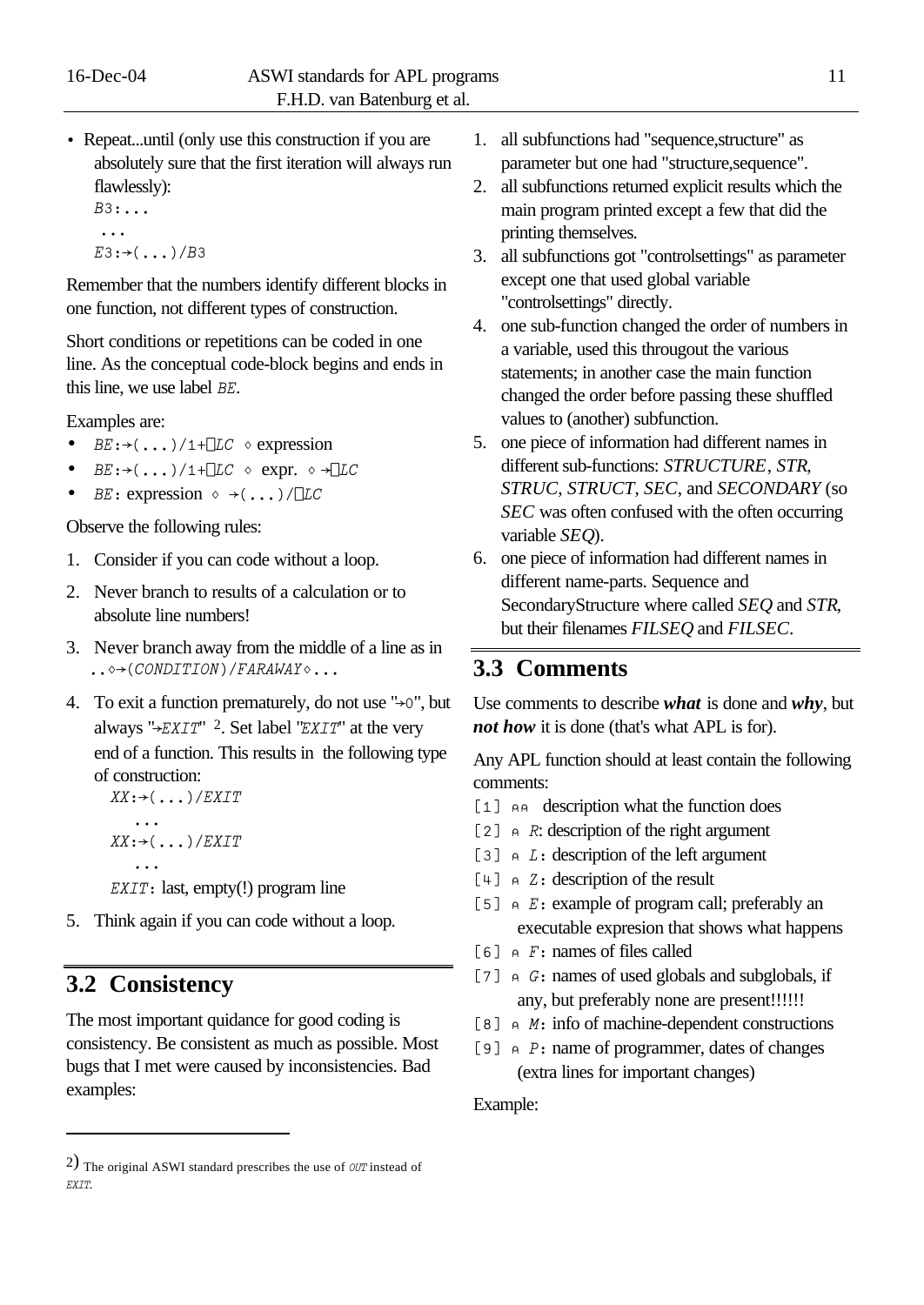```
[1] ~ Find positions of nucleotides A
[2] ~ R[]: Characters RNA sequence
[3] ~ Z[]: stem positions
[4] \land E: 1 2 8 9 \leftrightarrowRNA FINDA'AACUCCUAA'
[5] ~ M: Lat in [17]
[6] ~ P: EvBatenburg, 5-95
[7] ~ 8-95: Add RNA_test
[8] ~ M.v.Baan 1-96: Check stems l.5-10
```
Apply 2 types of comment: section comment and line comment.

- 1. Section comments explain several lines of code. This type of comment uses a whole line in the function.
- 2. Line comments illuminate the code of a line. This type of comment trails at the right of that particular line.

Example:

- **A** This explaines the following segment
- .....code....*~* This explaines code at its left

### **3.4 Cover functions**

Special vicious things should not be addressed directly in your functions, but be hidden in specially designed cover-functions. Problem areas are:

- 1. system dependent code.
- 2. machine dependent constructions.
- 3. accessing global data.

Make those modules easily recognisable. You do that by starting their name with *m* (machine dependent functions).

Build a workspace with such functions for different platforms. For example both the Macintosh workspace *MEDT.mac* and the PC workspace *MEDT.AWS* contain *mEDIT*. The application always calls *mEDIT*, but if you use a Macintosh you copy *mEDIT* from *MEDT.mac*, and if you work on a PC you copy it from workspace *MEDT.AWS*.

A similar reasoning for hiding complex things goes for big and complex data structures. Use functions like *whlsizeget* to get a data-item from a variable and *whlsizeset* to change a data-item from the variable. If you change your structure later, or if you move from storage in a variable to storage in a file, you only need to change *whlsizeget* and *whlsizeset*.

### **3.5 Default settings**

Localise non-default settings. For example if you want to use  $\Box$ *I* $0$  $\leftarrow$ <sup>0</sup>, set that system-variable local in the main function.

# **3.6 Efficiency**

Good APL functions are not necessarily (CPU) efficient. What is efficient today may very well be inefficient tomorrow (and vice versa). As maintenance often costs much more than computertime, the readability of functions comes first.

# **3.7 Execute**

Limit the use of execute  $\triangle$ . Not only is it inefficient, but more important is that statements can not be analysed if they are enclosed in stringquotes. For example programs that check for globals or programs that build the hierargical calling tree cannot see that other programs are called within a characterstring.

### **3.8 Function arguments**

- 1. If you wonder what data to present to the right and what to the left of a function: give control to the left argument and real data to the right argument and .
- 2. Think what is the most used control for a function and use for this 0 in the left argument. Make the function substitute 0 as default when the left argument is missing. The same holds for the right argument: think of a sensible default which will start if the right argument is <sup>*k*</sup>.

### **3.9 Function size**

Functions should perform one easy expressable task. Do not program vertically (many supershort statements), nor horizontally (few superlong statements), but rectangular.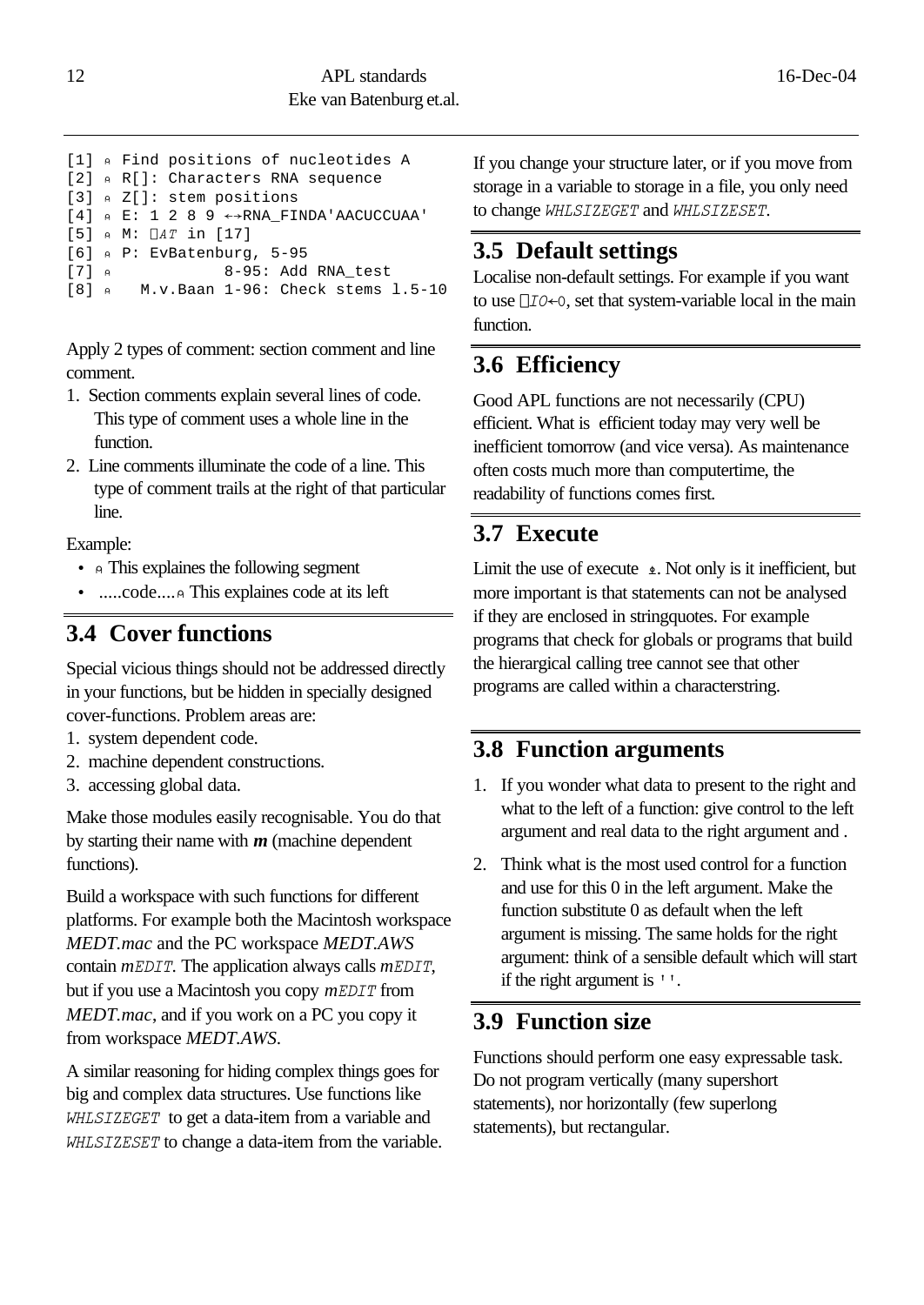The size of an APL function should be within working conditions and preferably less. This means that if one is working with a screen that displays 20 lines of 80 characters each, the size of APL functions should preferably be less than, or equal to 20 lines of 80 characters.

The listing of a program should fit both on the screen, as well as on an A4 page, whichever is smaller. For APL readers:

 $FUNCTIONSIZE \leftarrow PAPERSIZE$  | SCREENSIZE

If you write an utility function, try to keep everything done in one function, so you do not need to copy (or delete) a whole tree of functions. This rule might conflict with the previous rule that size should not exceed that of screen [paper. Use your own judgment.

### **3.10 Input**

- 1. Prompt for user input via a special function (for example via  $uIN$ ).
- 2. Always supply a default that is used if the user only hits [CR]. Choose the least harmful option as default, or the most frequently used alternative.

### **3.11 Messages**

- 1. Try to avoid error messages. Ask yourself what you can do to prevent the need for an error message. If you know enough to detect an error, try to prevent it
- 2. Try to prevent confirmation messages. Mostly you need them to warn the user that he is doing something dangerous. Rather then spend your time on confirmations, invest it to make the operation reversible.

### **3.12 Output**

1. Do not program output directly using ' $\mathbb{R}^n$ , but route output via a special function (for example via *uout*).

- 2. Always consider if output can be given as explicit result, rather than writing directly to the screen. This enables the user (or the parent function) to decide later whether to print, or to analyse the result. When interrupting the output, the user only interrupts output, not the program which might remain pending.
- 3. Use cover functions for device dependent output.

### **3.13 Restartability**

Make your code restartable.

- 1. Do not reassign the argument variables *l*, and *r*. This makes your function restartable by " $\rightarrow$ 1".
- 2. Do not reassign used variables in a line until the very end. This makes your expression restartable. . So do not specify:

*z[....z.....z[.....z*

but use "line-local" T:

 $Z \leftarrow \ldots T \ldots T \leftarrow \ldots Z$ 

- 3. Consider to set:
	- *LC* local in main function
	- assign '*<sup>LC←'→RECOVER''*</sup>
	- program function *recover*

### **3.14 Restricted variable number**

Restrict the number of variables that you (your reader) has to remember. Only use special variable names for information that is needed all over the program; but reuse "neutral" variable names for information that is needed in a short segment only.

The contenth of variables with neutral names can easily be documented in the comment.

A good approach is the escalator approach: identify where the initial nucleus of result starts, assign it to variable Z (this signals to the reader that here is the preliminary result) and continue in the sequel by updating Z step by step as  $"Z \leftarrow \dots Z \dots"$ 

### **3.15 Robustness**

1. Write functions that can process arguments of variable shape (or even rank). In particular empty arguments.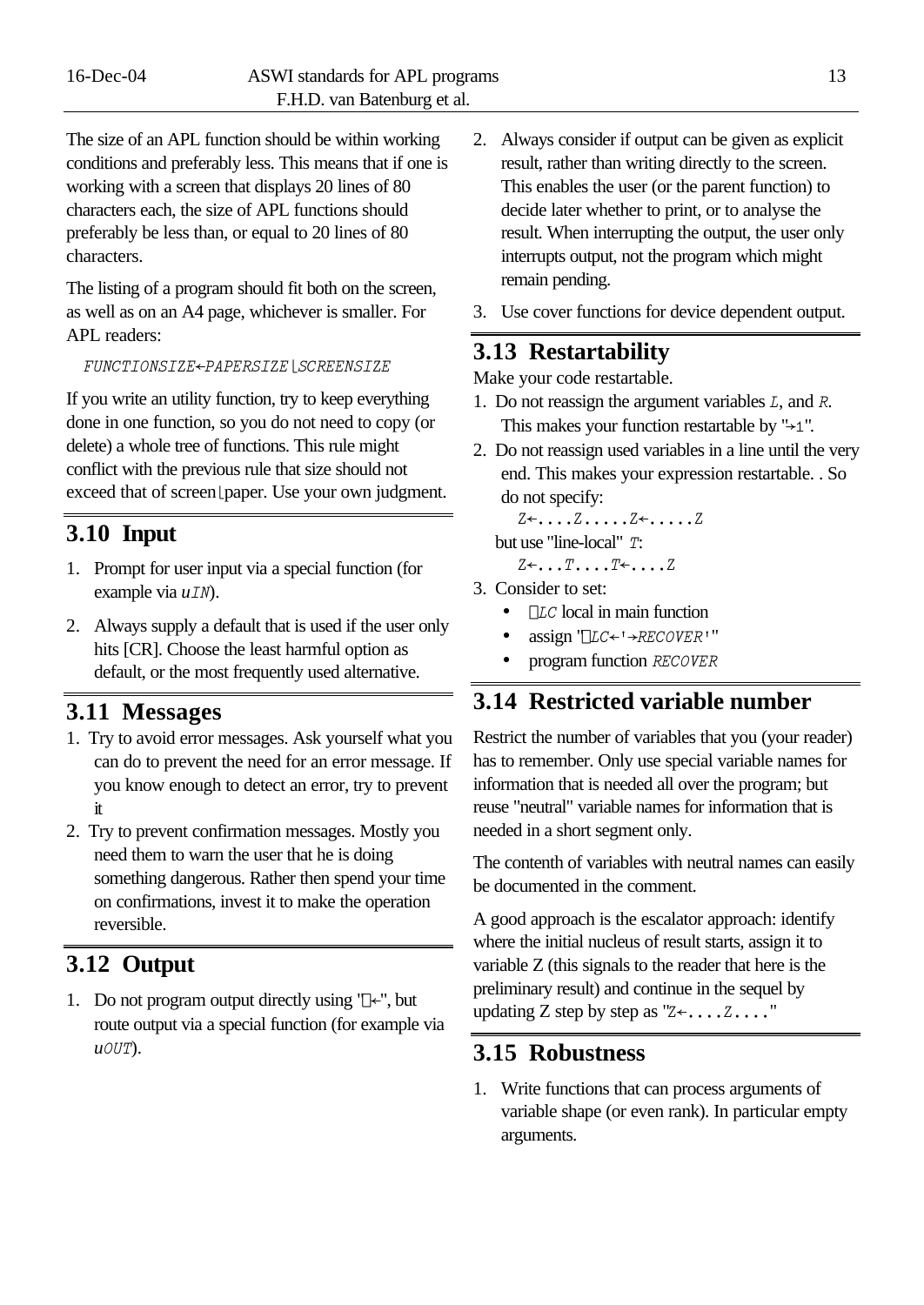2. Design functions such that they work for missing left argument (default) and do not crash for empty arrays.

### **3.16 Short variable span**

Always keep variable span short (that is: use a variable immediately after its value is computed, not several lines later). So, do not initialise counter *i* to 0 in line 5 if you use it only in a loop that spans lines 20-25. In such a case, initialise  $I$  in line 19.

## **3.17 Short detection span**

Always deal with errors and other conditions right after detection. For example do not cluster all error-handling "nice" together at a far-away spot.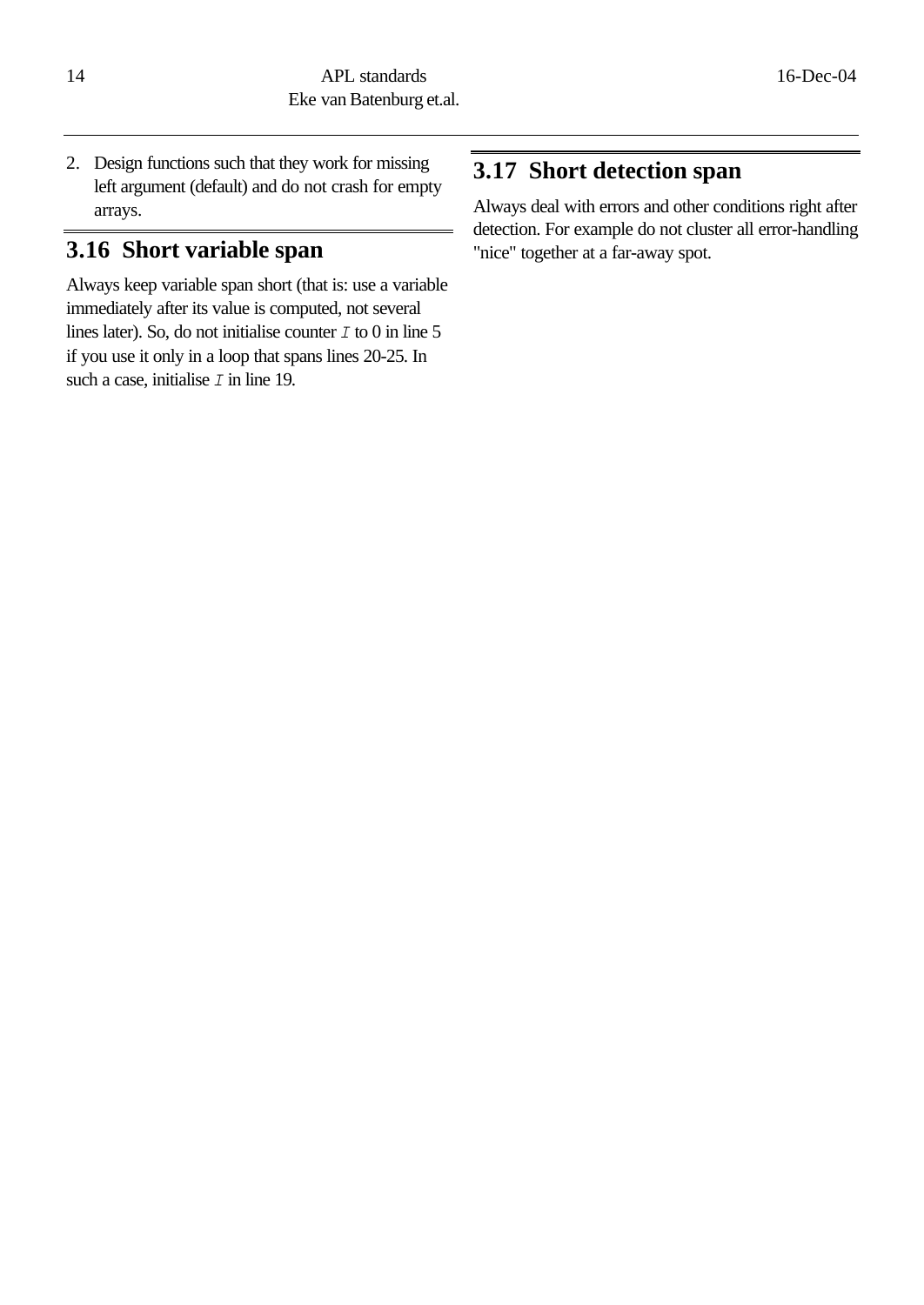# **4. DOCUMENTATION**

This paragraph outlines the proposed on-line documentation 1) for programmers and 2) for end-users.

Use capitals and lowercast characters as in normal text (not capitals only).

Our convention is simple and straightforward: document anything you like by an APL variable that has the same name as the item you are documenting, extended<sup>3</sup> with "∆" or "H" (for Help). Use "-*H*" for documentation to help users and *−*∆ for documentation to help APL programmers.

For example, if you document the global variable "*whlxyz*" its programmer documentation is found in "*WHLxyz*<sup> $\Delta$ ", and its end-user documentation in</sup> "*hwhlxyzh*".

This chapter will discuss:

- 1. programmer documentation in WS
- 2. user documentation in WS
- 3. paper documentation.

l

### **4.1 Programmers documentation**

By on-line programmers-documentation we mean a description of all components of an APL system in the workspace or on file so that it can be used rapidly at all times by a programmer. This documentation is intended for system maintenance and development.

The following items should be documented and on-line available:  $\triangle SYSTEM$ ,  $\triangle GLOBALS$ ,  $\triangle SHARED$ , *Hfiles, Hhistory* 4.

#### **4.1.1 System**

If any general information exists which should be available for the programmer, then it is documented in variable **ASYSTEM**.

### **4.1.2 Files**

Files are described briefly by *AFILES*. gain, one line per file with name (optionally tie-number) and purpose. Again more detailed information about name, purpose, structure and acces in  $-\Delta$ .

Example: file *ACTS* is described *AFILES* and could be described in more detail in *ACTSA*.

For component files we suggest the following extract from Bergquist,G. & Cannon,R.

#### *4.1.2.1 NAMING*

- Use a 2 a 3 character prefix to identify the system to which it belongs.
- Convey the type of data in the file by one of the following suggested suffixes: *txt* for ASCII text, *TMP* for temporary files, *DAT* for main production data, *BIN* or *HEX* for machine code.
- If you want/can you might express the following information in the name: owner, date, version/release, status.

#### *4.1.2.2 COMPONENT USE*

Use the first 10 components of component files for:

Component 1: a text with application identifier. Specify application, version number.

Component 2: a text with purpose of file and how it is structured.

Component 3: component index with appropriate names and purposes for each component. Use a matrix where each row can be executed to get meaningful variables for each component.

<sup>3)</sup>The original ASWI standard suggested prefixing (" $\Delta W H L X y z$ " instead of  $"WH Lxyz\Delta"$ , however extending keeps the object and its documentation together in an alphabetical list.

<sup>4</sup>) The original ASWI standard prescribes the use of: *sid*, resulting in names:  $\Delta \text{sid } \text{SY} \text{STEM}$ ,  $\Delta \text{sid} \text{GL} \text{OBALS}$ ,  $\Delta \text{sid} \text{SHAREN}$  and *Hsidhistory*.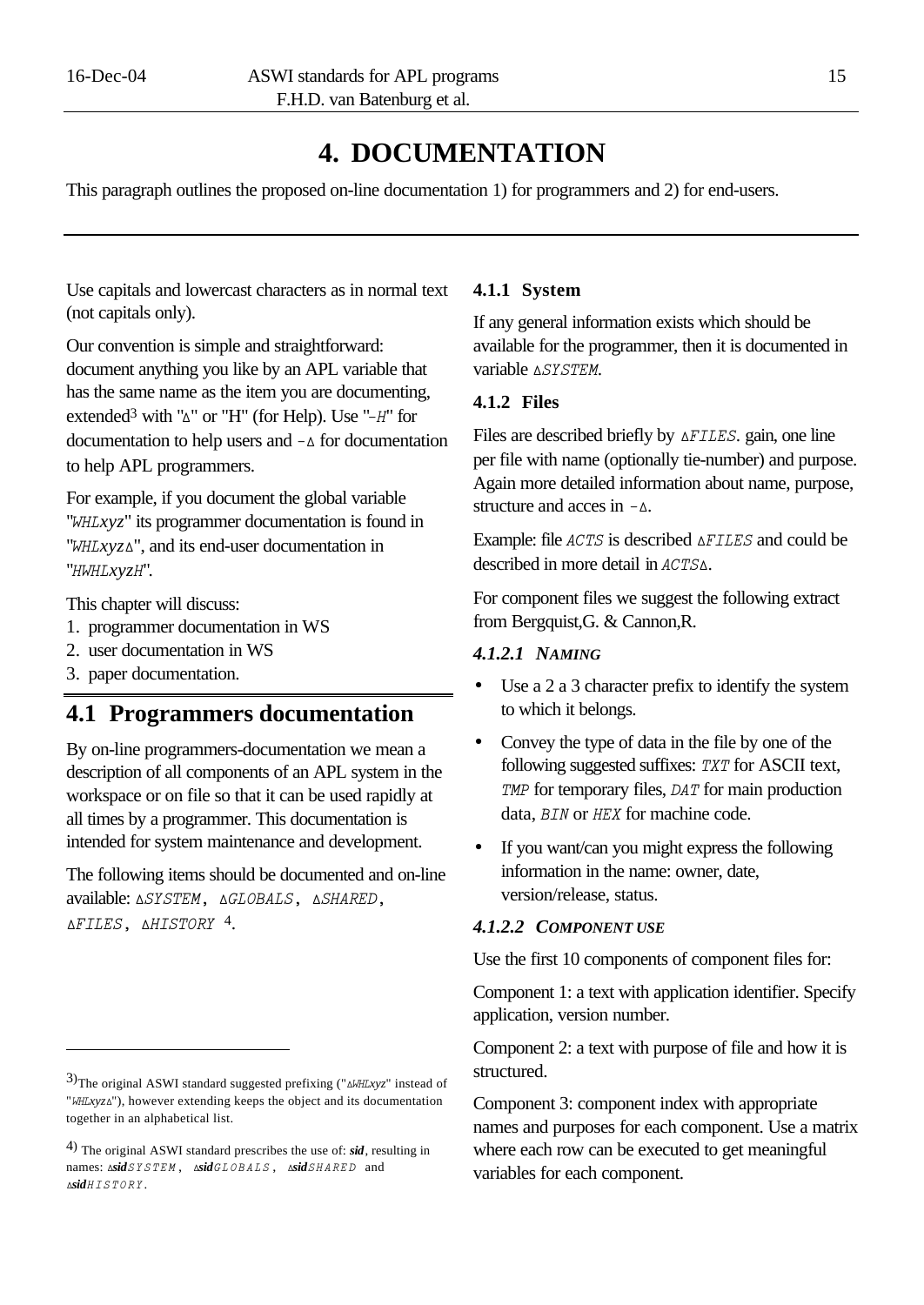### For example:

 $FNAMES+11$   $\alpha$  Names of deptms  $FSALARIES \leftarrow 12$  a incomes.....  $FUPDATS+13$  a monthly change

Component 4-10: spare components for updates. Use for secondary indexes, audit trail, etc.

### **4.1.3 Global variables**

Global variables must be documented briefly (1 line per variable) by **AGLOBALS**. Report at least name and purpose of each.

Describe complicated variables in  $-\Delta$ , where – stands for the name of the variable to be described. Report at least name, purpose and structure.

Examples: global variables *rnaenergyrules*, *rnasequence*, *rnastructure* and *rnaparams* should at least be described in  $\triangle GLOBALS$ , and could be described in more detail in *rnaenergyrulesH*, *RNAsequence*<sup>*A*</sup>, *RNAstructure*<sup>∆</sup> and *RNAparams*<sup>∆</sup>.

### **4.1.4 Local variables**

Explain the meaning of local variables when they get the first assignment. Do not overcomment; when the previous prompt explains enough or when the variable is standard such as *T* for temporary variables.

### **4.1.5 Shared variables**

Shared variables must be described briefly (1 line per variable) by **ASHARED**. Similar to the global variables, more extensive information can be presented separately.

Example: shared variable *CTL* can also be described in *Hctl*.

### **4.1.6 Functions**

Programming documentation of functions is done in comment. Apply the following 3 types of comment in a function:

- 1. main comment: document in the very first lines of each function:
	- [1]  $\alpha \alpha$  description what the function does
	- [2]  $\alpha$  *R*: description of the right argument
	- [3]  $\alpha$  *L*: description of the left argument
	- [4]  $\alpha$  *Z*: description of the result
	- [5]  $\land$  *E* : example of program call
	- *;6' ~ f>* names of files called

[7]  $\alpha$  *G*: names of used globals and subglobals, if any, but preferably none are present!!!!!!

[8]  $\land$  *M*: machine-dependent constructions

[9]  $\alpha$  *P*: name of programmer, dates of changes (extra lines for important changes)

- 2. section comments: document purpose, do not paraphrase code.
- 3. line comment: document purpose, do not paraphrase code.

### **4.1.7 Change-control**

If you do not have a proper version-control system we suggest you apply the variable *Hhistory* to document any changes.

Furthermore keep track of changes in the comment of functions. For example:

[7] *~* P: EvBatenburg, 5-95 [8] *~* 8-95: Add RNA\_test [9] *~* M.v.Baan 1-96: Check stems l.5-10

# **4.2 User documentation**

On-line user documentation is useful for experienced users who have forgotten some particular details and want to refresh their memory. This requires that the information is short and compact and can be found easily following standard procedures.

On-line user documentation is also useful for the novice, but here it can have two different purposes. First the user wants to learn if the workspace will attend to his needs (investigation process) and second how to use it or where to find more elaborate information (application process).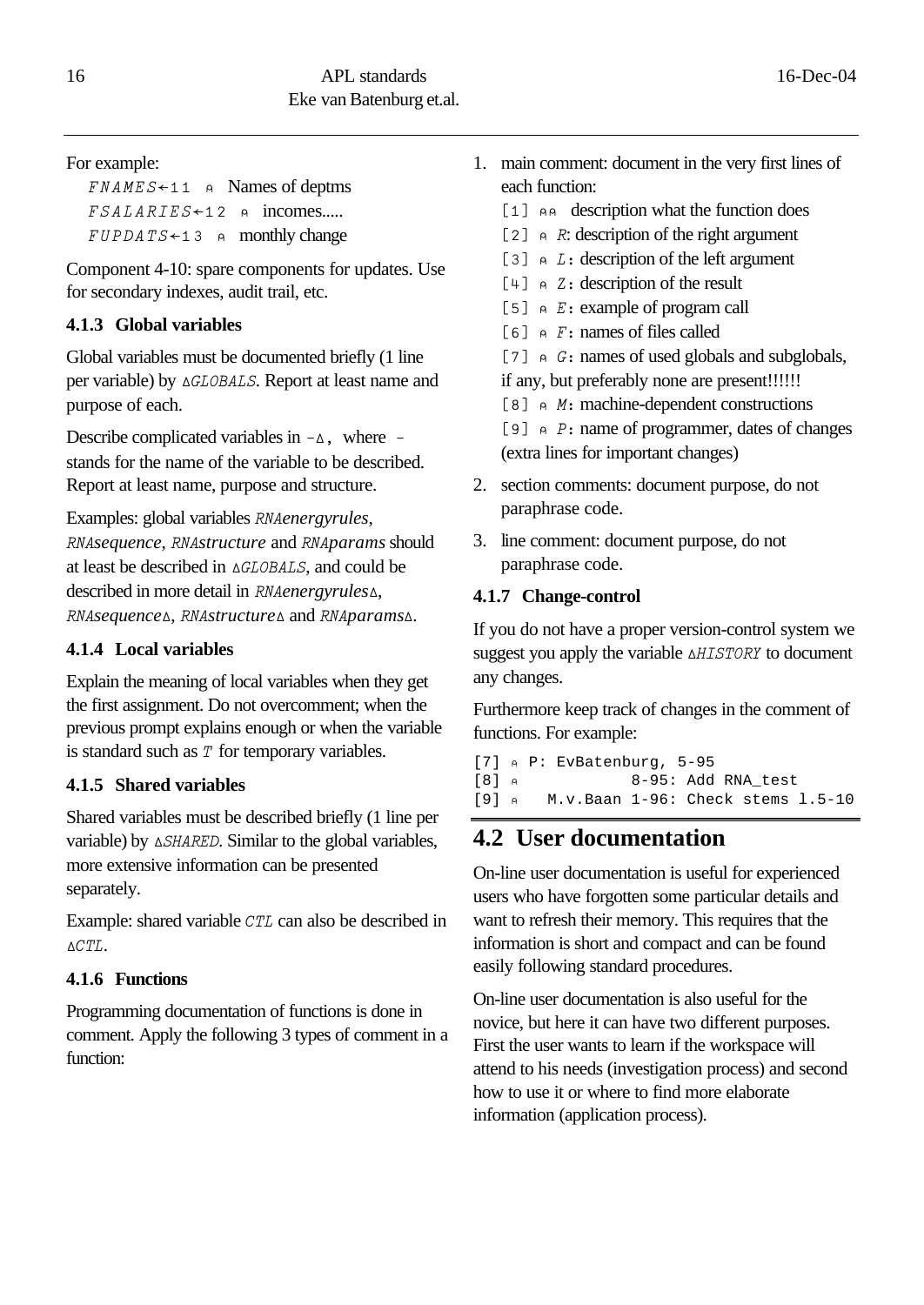The first purpose -investigation- also requires short compact information; only the second purpose needs more extensive information.

Both types of user are properly served with standard names to find their information. For this the following names serves: *abstract*, *ws*, *describe*, *demo*, *\_d*, *HELP* and  $-H$  (Help for end-users) or  $-\Delta$  (for APL programmers) and optionally *README*.<sup>5</sup>

### **4.2.1 ABSTRACT**

*abstract* returns 1 (or at most 2) lines which describes the purpose of the system very briefly. Compare this with the more extensive descriptions in *describe* and *help*.

If function *lx* does not start function *begin*, then it activates *abstract*.

#### For example:

 $\Box$ *FX*<sup>2</sup> ' Z←ABSTRACT' ' Z←' ' Simulate whale *hunting for....*<sup>111</sup>

 $LFX$ <sup>*I*</sup> $Z$ <sup> $\leftarrow$ </sup> $LX'$ <sup>*I*</sup> $Z$  $\leftarrow$ *ABSTRACT'* 

#### **4.2.2 WS**

*ws* generates 6 lines with the following basic information:

1. *sid*.

l

- 2. complete name of the workspace.
- 3. version number, release and/or last modification date; anything which uniquely distinguishes this workspace from earlier or newer versions.
- 4. copyright holder and/or author(s).
- 5. name, address or telephone number of person or company to be contacted for information.
- 6. manuals, books and other documentation of the system.

#### **4.2.3 DESCRIBE (for "what?")**

Program *DESCRIBE* describes what the Workspace will do: the purpose of the Workspace. Program *describe* should inform the reader in a nutshell if the workspace is appropriate for his problem.

It does *not* teach the reader *how* to work with the workspace (that is the function of *help*), but only tells *what* the workspace does.

A 1-line summary of this information is given in *abstract*.

#### **4.2.4 HELP (for "how?")**

Program *help* describes *how* to work with the workspace. It describes the various options of the user-functions and the required syntax.

Keep the size of *HELP* limited to one screen [page, whichever is smallest. Leave detailed description to the *\_h* and *\_H* descriptions (see nex paragraph).

If the workspace contains several user functions which can be activated by the user independently, than *HELP* at least summarises each user function.

### **4.2.5** *h\_* **or** *H\_*

If **HELP** is too brief, then you add for each function a separate description in an objects of which the name ends with "*\_h*" (if the reader is an application user) or  $"-\Delta"$  (if the reader is an APL programmer). Here you explain the particulars of that function. So the syntax of each user function *sidxyz* (which should at least briefly be described in "*HELP*") is described more elaborately in *sidxyzH* (for programmers) or *sidxyzH* (for endusers).

This documentation is the only elaborate one, because it is primaraly intended for the novice to learn how to operate the various functions.

```
If \triangle GLOBALS is too brief then you add for each global
variable a "-\Delta".
```
#### Examples:

- function *whlsimulate* has its syntax described in *whlsimulateH* (or *whlsimulateh*),
- function *RNAFOLD* in *RNAFOLD*<sub>A</sub>.
- global variable *rnaparams* is described in *rnaparamsH.*

<sup>5</sup>) The original ASWI standard prescribes the use of: *sid*, resulting in names:  $\Delta \textbf{s} \textbf{d} \textbf{A} \textbf{B} \textbf{S} \textbf{T} \textbf{R} \textbf{A} \textbf{C} \textbf{T}$ ,  $\Delta \textbf{s} \textbf{d} \textbf{d} \textbf{W} \textbf{S}$ ,  $\Delta \textbf{s} \textbf{d} \textbf{d} \textbf{D} \textbf{E} \textbf{S} \textbf{C} \textbf{R} \textbf{I} \textbf{B} \textbf{E}$  and  $\Delta \textbf{s} \textbf{d} \textbf{H} \textbf{O} \textbf{W}$ .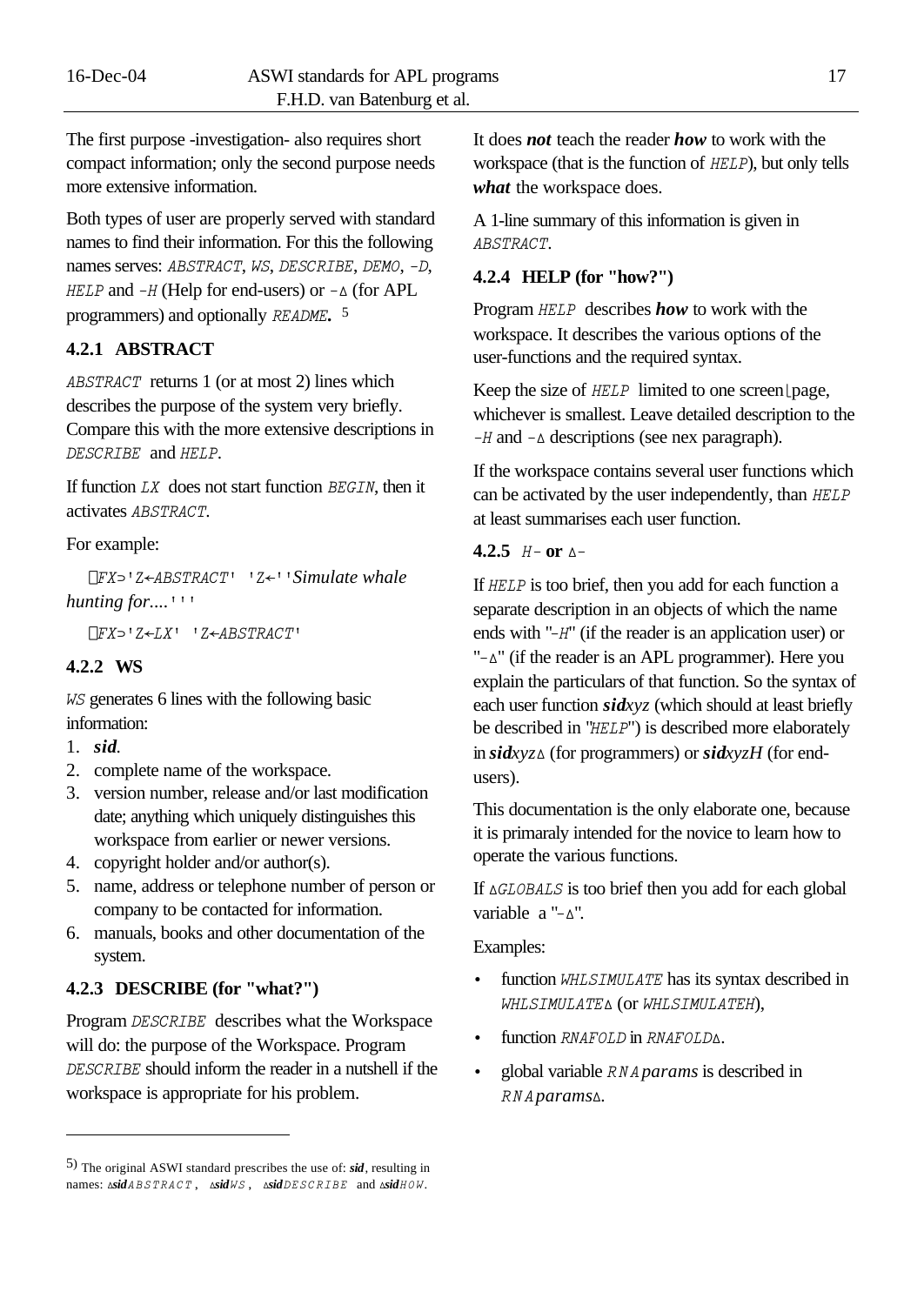### **4.2.6 DEMO and** *\_d*

If possible, add program *demo* that demonstrates the main features of the workspace. Although this takes a lot of work in general, such an investment is often the best documentation.

A similar argument holds for user-functions. A *h*- or *H*description is fine, but a demonstration often quicker conveys both the purpose and the required syntax.

If possible add a *D-*function that *demonstrates* the user-function. Such a demonstration function could have 3 purposes together:

- 1. its execution show the various possibilities
- 2. its listing shows the required syntax
- 3. after each change, it can be used to test if everything is still working as it should

### **4.2.7 README**

Any recent changes which are not documented in the appropriate places can be explained by *README*.

### **4.3 Paper documentation**

Documentation on paper can be very elaborate or very brief. This depends on many things (personal favour, size of organisation, habits of organisation). My personal minimum preference is:

- 1. A drawn diagram of the functional design.
- *2.* Workspace status:

*"fns, "vars, "grps, "symbols, "si* (should be empty),  $\Box WA$ ,  $\Box PW$ ,  $\Box IO$ ,  $\Box LX$ . Give special attention to deviations of normal status such as  $\Box$ *IO*=0 or  $\Box$ *PP*=5 or  $\Box$ *CT*=0.

- 3. Print of the on-line user documentation: *abstract*, *ws*, *describe*, *demo, help* and *readme*.
- 4. Print of the on-line programmer documentation: *Hsystem*, *Hglobals*, *Hfiles*, *Hshared*, *Hhistory*, component 0 of each component file.
- 5. Function-function-matrix that shows for each function, which functions it calls.
- 6. Function-variable-matrix that shows for each function the variables it uses.
- 7. Summary of function information (one line for each function with: name, size, monadic/niladic/dyadic, result/not, fixing date.
- 8. Indented listing of function call structure with name and purpose (1th comment line?) of each function.
- 9. For each function one page:
	- *H*-variable of  $\Delta$ -variable with description,
	- listing (preferably blocks indicated),
	- *xref* and
	- *NESTING* of that function
	- *D*-function listing for syntax-demonstration
- 10. A list of error-messages to ensure consistency. This can be generated automatically when *uerrmsg* was used.
- 11. A list of all 1-line prompts to ensure consistency. This can be generated automatically when *uin* was used..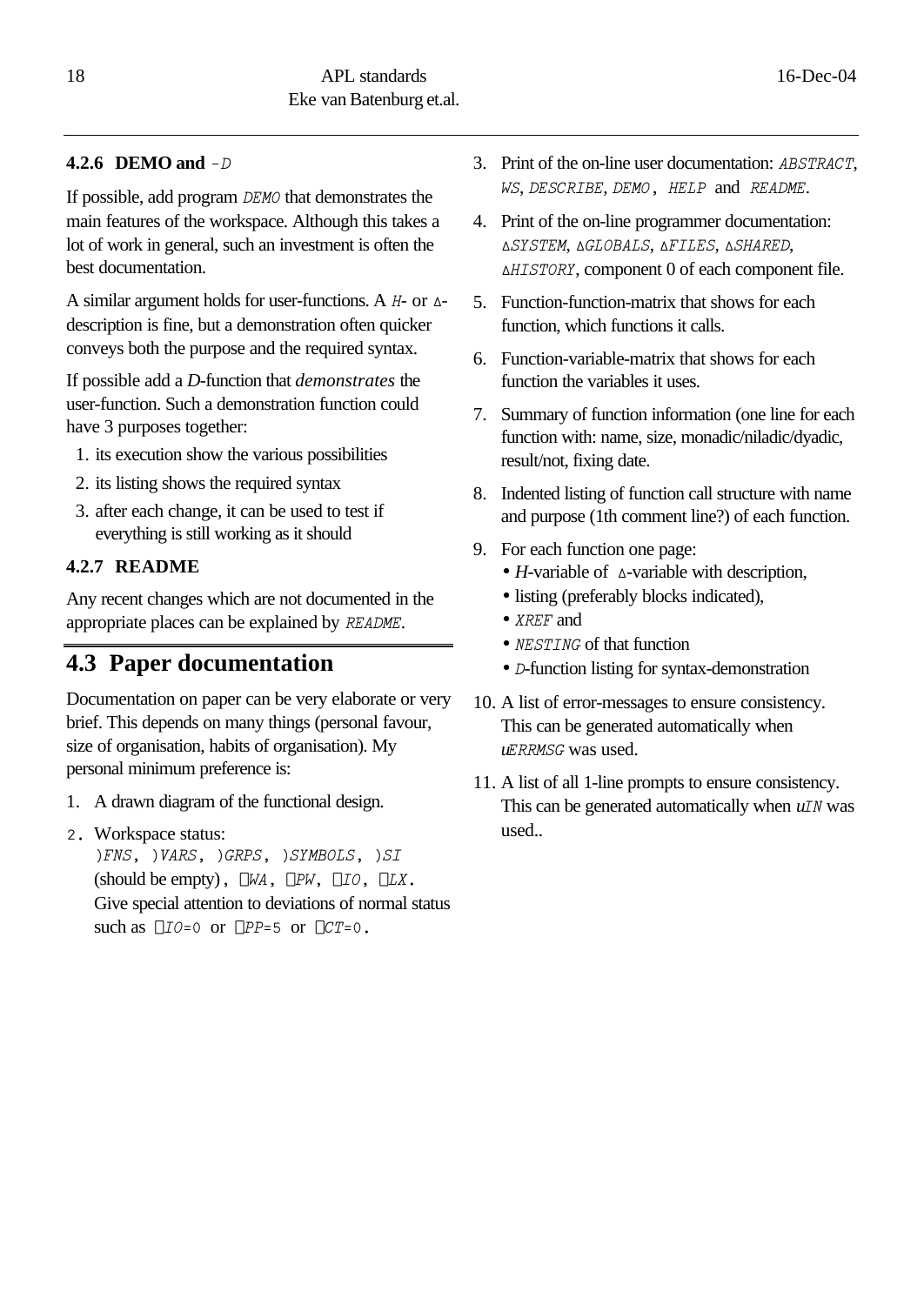# **5. MESSAGES**

Messages are still under discussion. We welcome anybody who has suggestions. The following is a potpourri of opinions that are not yet integrated.

6

- 1. As mentioned in "coding and detail design": try to avoid error messages. Ask yourself what you can do to prevent the need for an error message. If you know enough to detect an error, try to prevent it
- 2. As mentioned in "coding and detail design": try to prevent confirmation messages. Mostly you need them to warn the user that he is doing something dangerous. Rather then spend your time on confirmations, invest it to make the operation reversible.

- Also messages fall in different categories; we find:
- 1. Information.
- 2. Questions.

j

- 3. Warnings. A warning is issued when an abnormal condition is encountered but processing continues (may be in a slightly different way).
- 4. Errors. An error is a situation which makes it impossible to continue processing. So processing stops and user action is required. Usually an error can be corrected by the user.
- 5. Severe errors. A severe error is an error that cannot be corrected by this system nor the user. Further processing is impossible.

Another way to look at messages is to recognize that for an expert user the messages should be as short as possible, while for the novice user long, explanatory messages may be required.

Taking all of the above into consideration we propose the following message identification:

- 1. first three characters: *sid*.
- 2. next three characters: unique message number
- 3. next one character
	- I-information
	- Q-questions
	- W-warning
	- E-error
	- S-severe error
- 4. next one character
- blank only one text
	- S-short text • L-long text
- 5. next one character: blank
- 6. The rest is the message text, which is free format. An example of such a message is:

OSMOO7E BOX IDENTIFICATION IN USE

3. Distinguish between two different types of readers for your messages: application-users and application-builders (programmers). *Builders* need to know what went wrong and where. Do not use APL-like message like "DOMAIN ERROR" which might confuse the reader into thinking that an APL-domain error occurred. Instead produce a messages like "\*\*\*mFILEINOUT: domain error in right argument".

The whole purpose of your message to *users* should be to tell them*what to do,* rather than telling what went wrong (who cares!). So never generate messages like

OSMOO7E BOX IDENTIFICATION IN USE

Rather say something like:

Unable to access box, so check if another program uses box and remove that link.

- 4. If an error is recoverable by your program, do so immediately where the error is discovered. Do not jump to a general error-section. If a test discovers an error, this is the place where the first action should be taken. Here the reader should find the problem and its reaction together. So, always deal with errors and other conditions right after detection.
- 5. A sub-function may well be unhappy with an exceptional condition, but its caller might better be suited to react on such a condition. For this reason:

<sup>6</sup>) The original ASWI stated the following: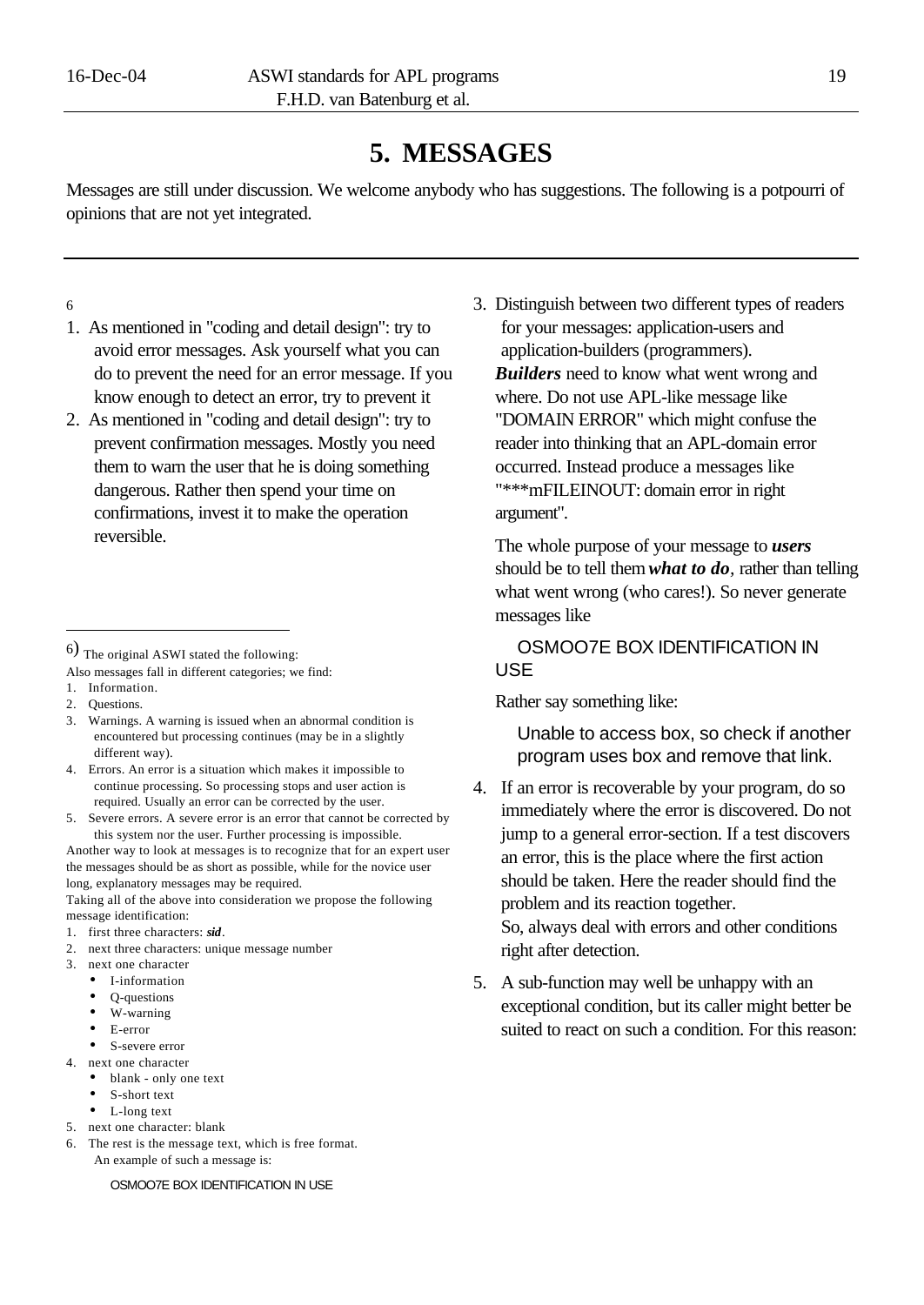- If a sub-function cannot correct an error, *avoid printing* of an error message too soon (too low in the functional hierarchy). Choose return errorinformation as explicit result instead. For example: <sup>*I*</sup> (empty vector) instead of computed data, scalar error number instead of computed array, or error message.
- Avoid to let a sub-function halt the system by  $" \rightarrow"$ .
- Use errorcode 0 (zero) or  $\iota$  0 for a correct process.
- 6. Route all your messages through a cover function in order to maintain consistency in the layout. For example "*L*  $uERRMSG \t R$ " has the severity of the error in *l* and the text in *r*. For example: *uout 3 uerrmsg*'No file; restart.'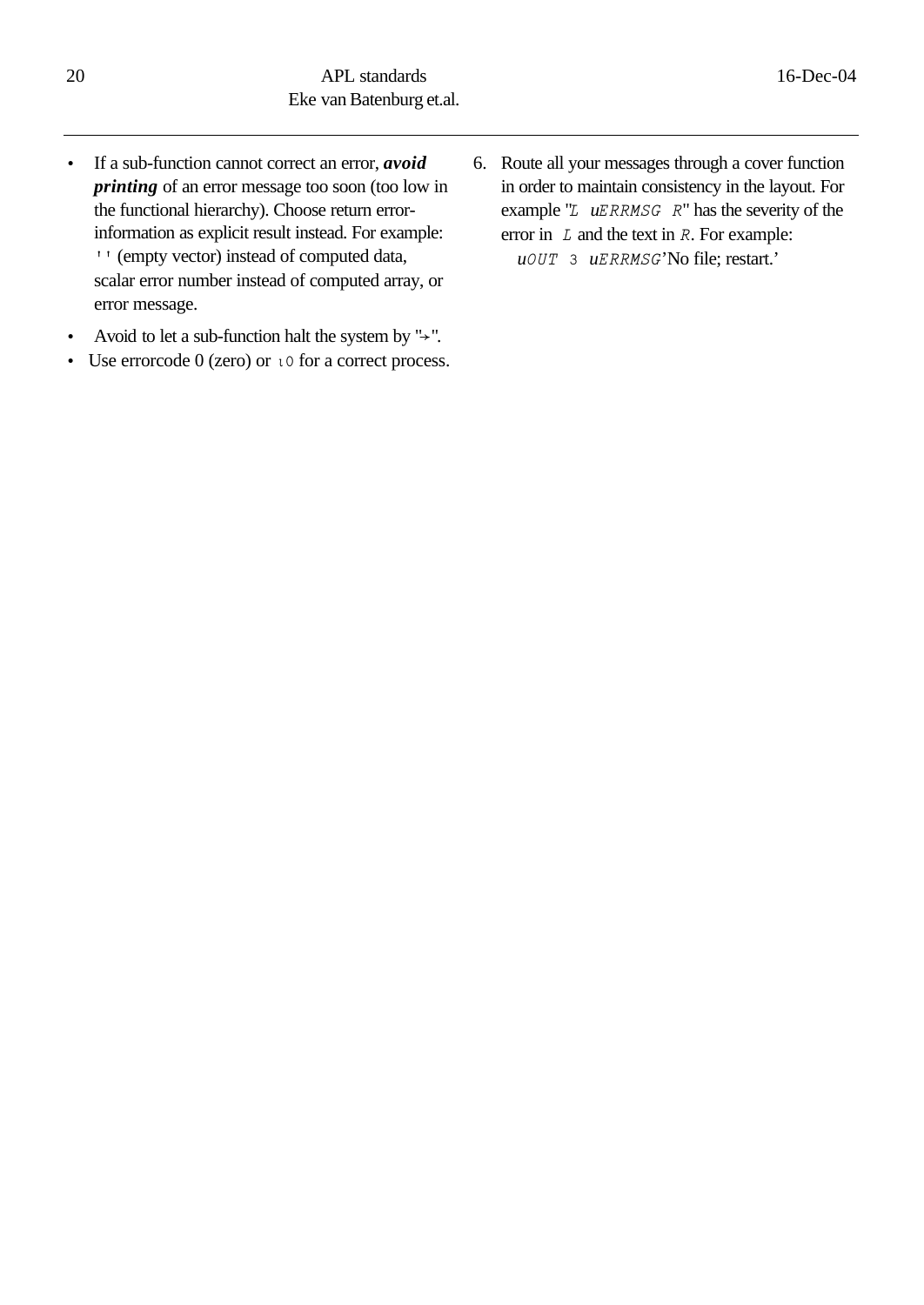# **6. MISCELLANEOUS**

Several design choises are based on human experience with handling your program. This is very important and the list could (should?) be very long. This is a selection of what I considered the most important, but any suggestions for additions are welcome.

- 1. User-invoked functions should have short names that are meaningful and mnemonic.
- 2. Make user-functions niladic and request input via prompting messages. So the user doesn't need to remember any syntax.
- 3. Formulate the choise between alternatives in a positive style so that result of Yes or No is clear.
- 4. Indicate the required answers (Y/N or other) in the input request.
- 5. Always supply defaults so the user can hit [CR] if he is satisfied with the default. Indicate the default taken in the message. Choose for the defaults...
	- the previous choosen alternative,
	- the most common choise, or
	- the least dangerous choise.
- 6. Limit keyboard input to numbers and characters that are on any keyboard, do not use APL keyboard if you can avoid it. Process capitals- and lowercast indisciminately.
- 7. Prefix error messages with "\*\*\*" so that they stand out clearly. Use  $uERRMSG$  to do this.
- 8. Do not let the user wait many seconds (or even minutes) between each question. Better ask all questions first and then start computing.
- 9. For lengthy computations, provide progress information such that the user knows the program is working. Preferably supply information about the expected time that is left. Examples are
	- a counter running backwards to zero
	- report of remaining expected computation time
	- removing a series of dots one by one.
- 10. For big applications that should be very reliable, you should design quality control functions that test each important function and returns 'OK' if the test works out well.. For example a main test function could be:
	- *Gtstall* [1] TSTRNA READ
	- [2] TSTRNA FOLD
	- [3] TSTRNA DISP1
	- *;4' tstrnaFputG*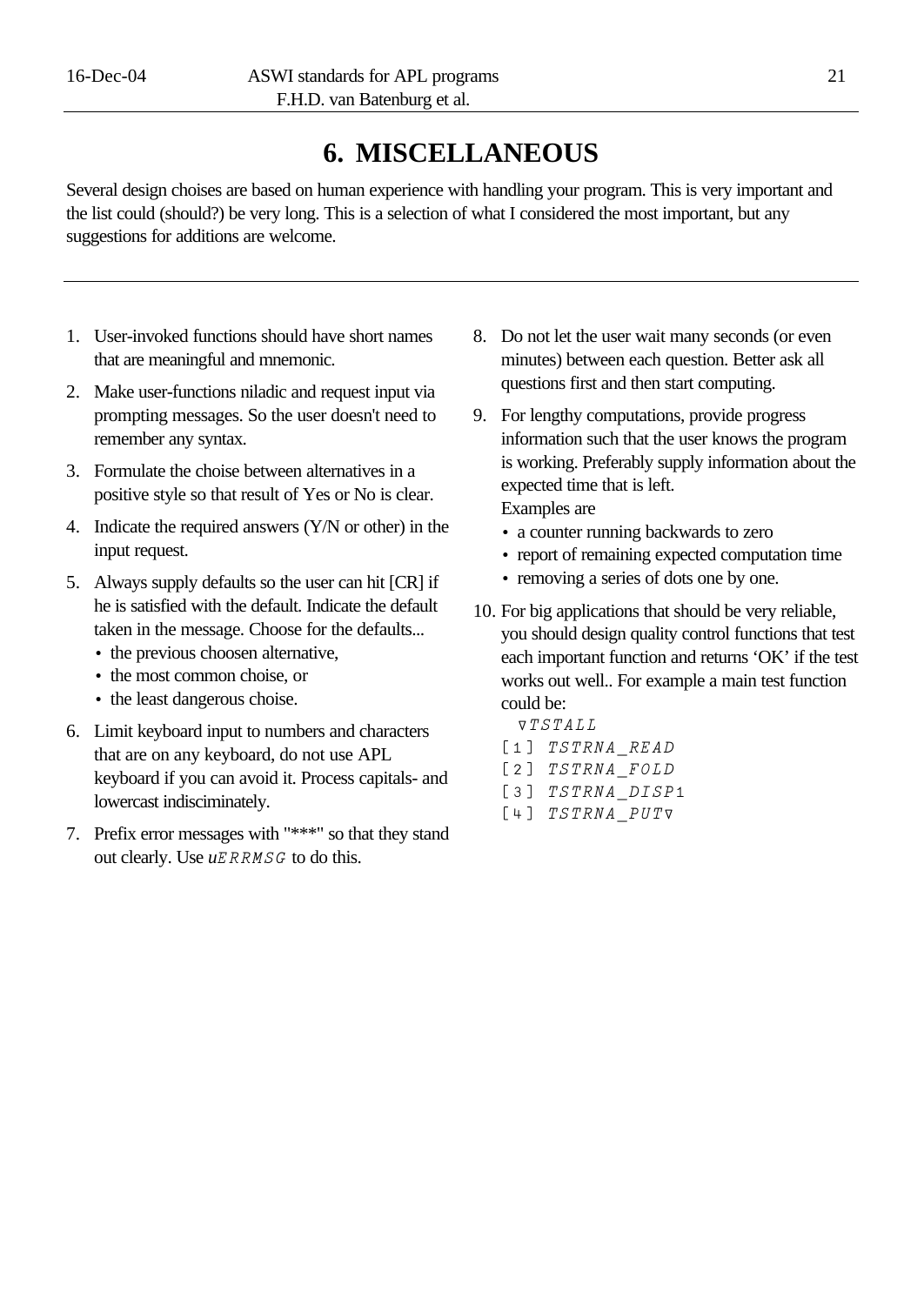# **7. SUMMARY**

The main points are summarised very brief and sketchy here.

### **7.1 NAMING CONVENTIONS**

- Systems & System IDentifier: 3 capitals; related workspaces identical *sid*.
- Workspaces:  $sid+<sub>5</sub>$  capitals.
- User functions:  $sid+z2$  capital.
- Sub-functions:  $sid+''$ <sup>-"</sup>+22 capital.
- Imported sub-functions: no name change unless changed.
- Standard names: *lx* (with *begin* or *abstract*)*, begin* (calls main function), *recover* (repairs returns *1YLlc*), *testall* (executes a test-bed) and *abstract demo describe help ws* and *readme* (documentation for users of the WOTKSPACE) AFILES AGLOBALS AHISTORY *Hshared Hsystem* and *\_H* (documentation for programmers)  $-H$  (help for end-users) and  $-D$ (demonstration).*.*
- Groups: name of main item + *gp*
- Labels: *B*#:..*E*#: *BE*: *XX*: or *EXIT*:
- Arguments: *z f l r g*
- Global variables: *sid*+*^*3 lowercast
- Sub-global variables:  $sid+$ <sup>"</sup> $+$ </sup>  $\geq$ 3 lowercast
- Local variables:  $\leq 4$  capitals, *T* for line-locals, *S* for line-spans,  $I, J, K$  for counters, never  $Z \nvert F \rvert L \rvert R$ *g*.

### **7.2 CODING**

• Branching: think in blocks (delimited by *b*#:...*e*#:), not in jumps;

never " $\rightarrow$  ( ) / 0" but always "*xx* :  $\rightarrow$  ( ) / *EXIT*".

- Comments: use line comment and section comment. Always start function with documentation of
	- [1] aa purpose,
	- $[2]$   $\land$  *R***:** right argument
	- [3]  $\alpha$  *L* : left afgument
	- *;4' ~ z>* result
	- [5]  $\land$  *E* : tiny example
	- $[6]$   $\land$  *F* : called files
	- [7]  $\alpha$  *G*: used globals
	- [8]  $\land$  *M*: machine-dependent constructions
	- [9]  $\alpha$  *P*: programmer and last modification date
- Cover functions: hide...
	- 1) system-dependency
	- 2) machine dependency
	- 3) global data (file or variable).
- Default settings: localise deviations of defaults.
- Efficiency: important, but readability comes first.
- Error-messages: routed (via *uERRMSG*).
- Errors: return info as explit result. Terminate with " $\rightarrow$  *EXIT*", not with " $\rightarrow$ ".
- Error/condition span: keep it as short as possible.
- Execute: limit use as much as possible.
- Function arguments: control in left argument (always try applying defaults), data at the right.
- Function size: screensize *papersize*.
- Globals and subglobals: avoid if possible.
- ISO APL: stick to ISO APL.
- Input: preferably routed (*uin*). Supply defaults.
- Output: preferably via explicit result. If not, preferably routed (via *uout*).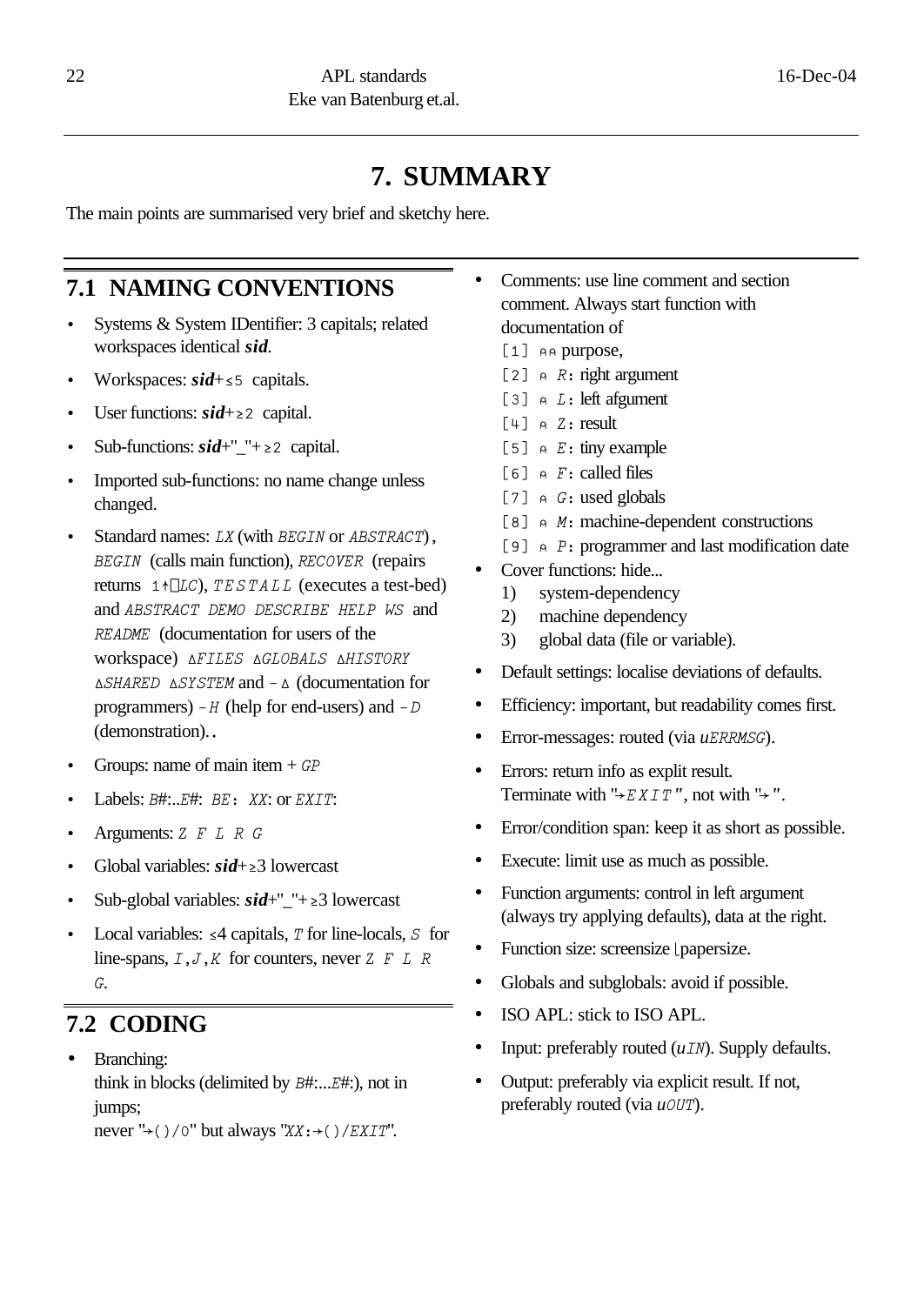- Restartability:
	- do not reassign *l* and *r*

- do not assign used variables in middle of line but use line-local *T*.

- Robustness: consider all ranks and shapes, especially 0.
- Variable span: keep it as short as possible.

### **7.3 DOCUMENTATION**

### **7.3.1 Programmers documentation in WS**

- System:  $\triangle{S}TSTM$ .
- Files:  $\triangle FILES$  and  $-\triangle$  for each file. For component files: comp.-1: identifier, application name, version, comp.-2: file purpose and structure, comp.-3: component names, number and purpose, comp.4- 10: spare.
- Global variables (preferably absent):  $\triangle GLOBAL$  and  $-∆$  for each global variable.
- Local variables: document at first assignment.
- Shared variables:  $\triangle$ *SHARED* and  $-\triangle$  for each shared variable.
- Version-control:  $\triangle HISTORY$  and in " $\parallel \parallel P$ ; "-line of each function.
- Functions:
	- 1) heading commentlines
	- 2) section comments
	- 3) line comments.

### **7.3.2 User documentation in WS**

- *ABSTRACT*: 1 line with WS purpose.
- *describe*: elaborated purpose.
- *help*: brief description of syntax.
- $-\Delta$ : programmer help : purpose + syntax.
- $-H$ : enduser help: purpose + syntax.
- *DEMO*: illustrates main functions.
- $-D$ : function demonstration.
- *readme* (preferably absent): last minute advice
- *ws*:
	- 1) sid
	- 2) Wsname
	- 3) version+release+modif.date
	- 4) copyrightholder+authors
	- 5) adresses for ordering and for information
	- 6) references to documentation.

### **7.3.3 Programmer documentation on paper**

- A drawn diagram of the functional design.
- Workspace status: *FNS, YARS, GRPS, "symbols, "si* (should be empty)*, Lwa, Lpw, Lio, Llx*
- User documentation: *abstract*, *ws*, *describe*, *help*.
- Programmer documentation ( $\triangle{SISTEM}$ , *Hglobals*, *Hfiles*, *Hshared*, *Hhistory*, component 0 of each component file).
- Xref between functions calling functions.
- Xref between variables called in functions.
- Functions summary
- Indented function call structure (name+purpose).
- Summary of all global variables
- Function listings.
- Listing of all 1-line prompts.
- Listing of all error-messages.

### **7.4 MESSAGES**

- Report to end-user what *to do*, rather than what happened.
- Report to programmer *what* error and *where*.
- Deal with errors right after detection.
- Print as late (high in functional hierarchy) as possible.
- Do not end with " $\rightarrow$ ", but with " $\rightarrow$  EXIT".
- Route all error messages through cover function (for example  $uERRMSG$ ).
- Report  $0$  or "*I*  $0$ " for correct termination.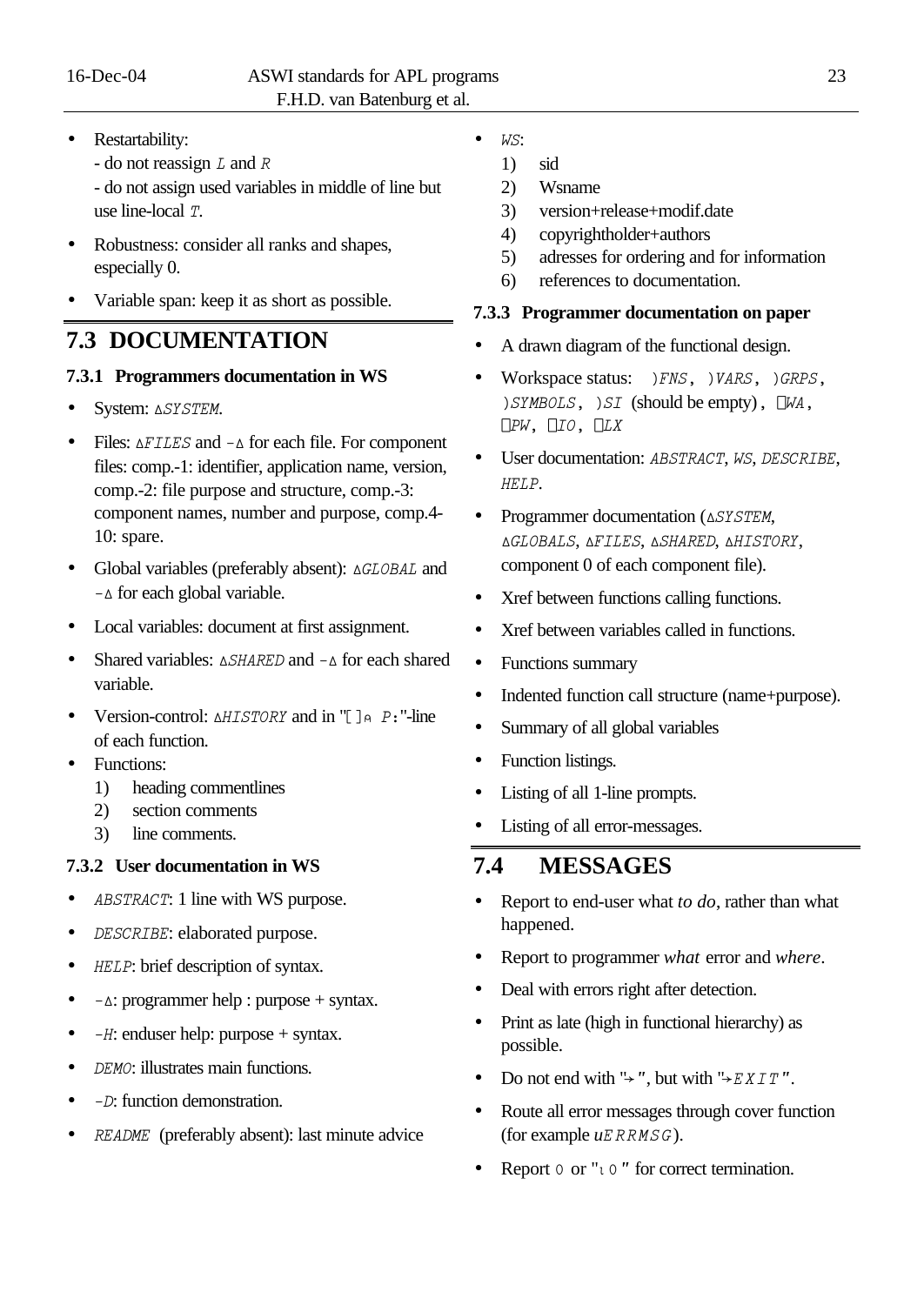# **7.5 MISCELLANEOUS**

- user-function: short, meaningful names
- user-function input: via prompting, routed through cover function, defaults (indicated in message), no capitals/lowercase distinction
- user-function output: routed through cover function
- programmer-function input: via parameters, use defaults, accept wide range of ranks and lengthes
- programmer-function output: explicit result
- waiting time: give progress info, no long waiting between input requests, backwards counter.
- in errors: inform user what to do (not what happened).
- quality: design test functions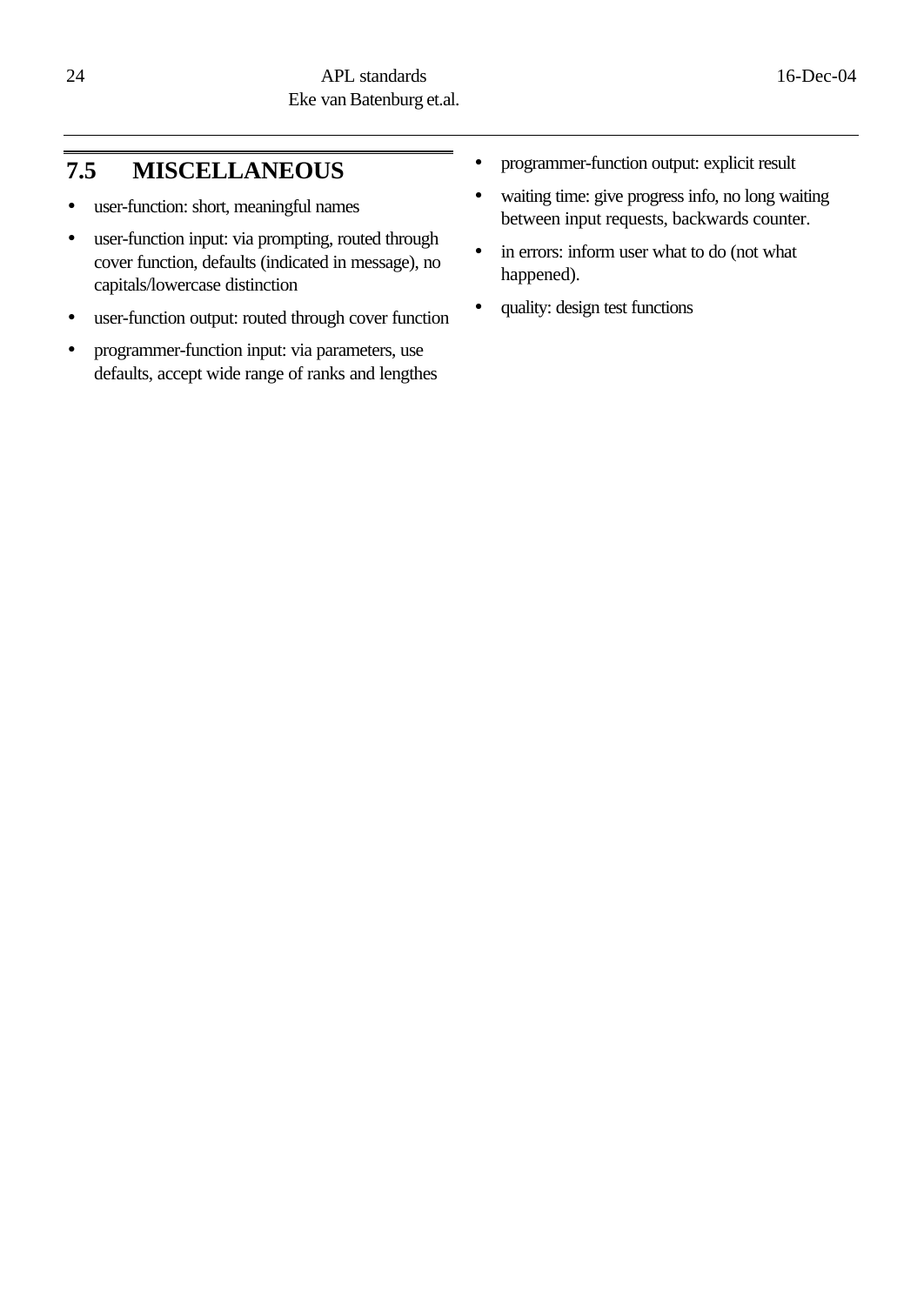# **8. EXAMPLE**

Examples can sometimes clarify what is still unclear in lengthy descriptions. For this reason we show several examples as well as anti-examples.

Workspace: MCURSOR.W3:

 )LOAD 1 MWIN 1 MWIN SAVED 10/15/1998 19:30:38 APL\*PLUS/W Machine/vendor-Dependant-Functions for menus: mWININI mWINMENGET mWINEND mWINOUT. See DEMO, DESCRIBE and HELP for more information. ===========================================================  $\Pi$ . X LX =========================================================== åCR'LX'  $Z \leftarrow I.X$  $Z \leftarrow ABSTRACT$ =========================================================== ABSTRACT APL\*PLUS/W Machine/vendor-Dependant-Functions for menus: mWININI mWINMENGET mWINEND mWINOUT. See DEMO, DESCRIBE and HELP for more information. =========================================================== åCR'WS' WS;J;T 'WSID: mWIN' 'WSname: MWIN'  $WSdate/version: ', J[TlI/T+0 12 31 24 60 JQ+51[2]2 IAT INL 3;]$ 'WSauthor: F.H.D. van Batenburg ' ' Inst.Theoretical Biology' Kaiserstraat 63 ' Leiden, The Netherlands ' 'WSdocumentation: DESCRIBE DEMO HELP' =========================================================== åCR'BEGIN' A not present because not one main program =========================================================== åCR'README' A not present because no last minute info =========================================================== åCR'RECOVER' A not present because no vulnerable parts in WS =========================================================== åCR'TESTALL'  $□$ ←'Use demonstration programs to test functions.' ===========================================================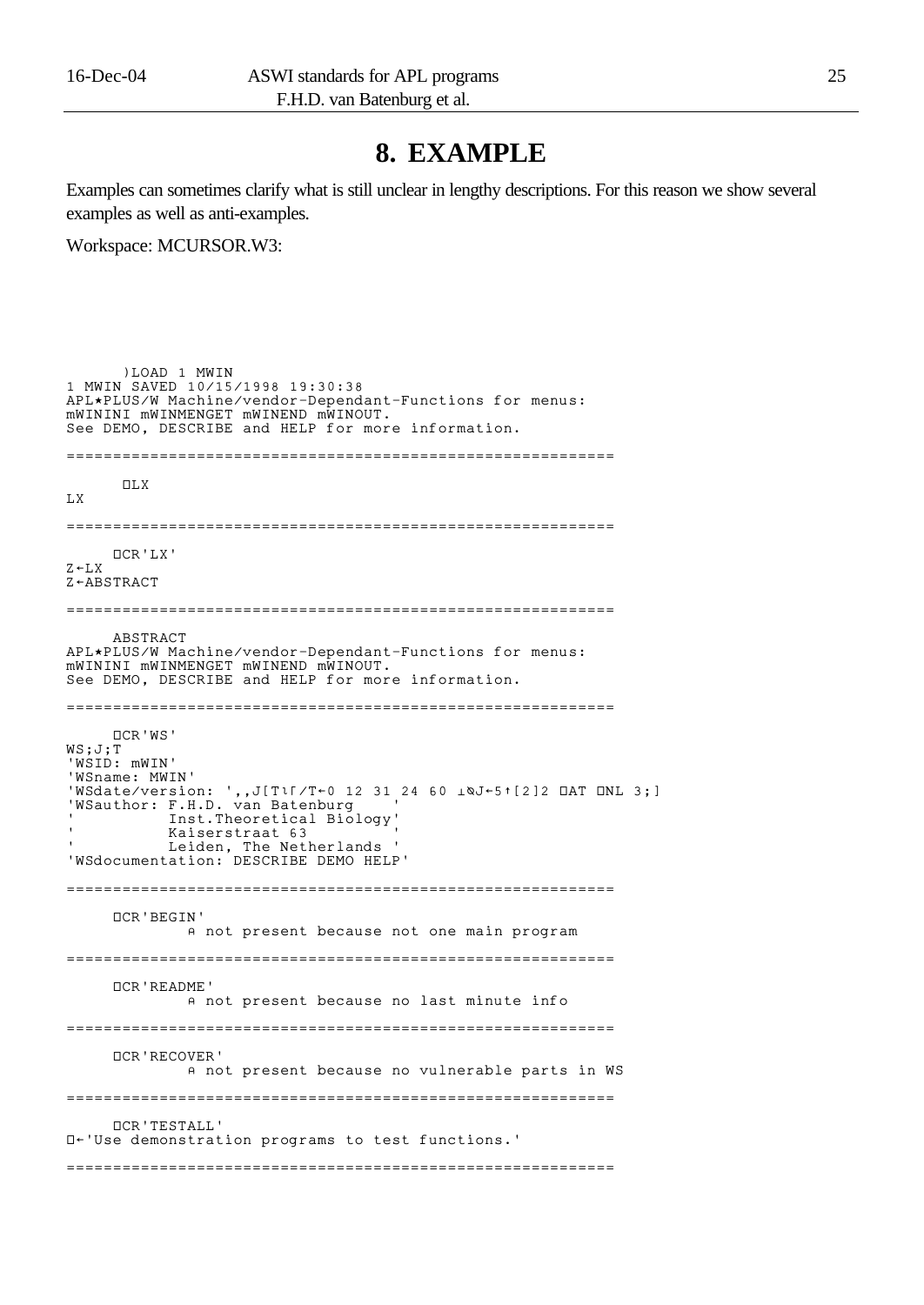```
 DESCRIBE
Calling "Z-mWINMENGET R" displays menu R on screen and returns the
number of the choosen menu-item in Z. Calling "mWINOUT R" sends R
to display window.
The machine-dependent functions in this workspace are all for menu
and output control: mWININI mWINMENGET mWINEND mWINOUT.
They can be embedded in other programs whenever you need menus.
They use standard arguments which are described in HELP and are
illustrated by program DEMO.
This workspace contains only the APL2000/W programs.
If one switches to another machine, the parent programs do not need
to be changed. One should only import the mWINGP that is written
for that other machine.
The alternative workspaces are MWINMAC for Macintosh
                                  MWIN.AWS for PC/FreeAPL,
                                  MWIN.DWS for PC/Dyalog
                                 MWIN.W3 for APL2000/W.
===========================================================
       åCR'DEMO'
DEMO
A Demonstrate window with menus and output
© E: DEMO
© P: EvBatenburg 9-9-98
mWIND
'End of DEMO.'
===========================================================
      åCR'mWIND'
mWIND;HEAD;M;T
A Demonstrate window with menus and output
© E: mWIND 
© P: EvBatenburg 9-9-96
© 11-9-97: removal gloab variables
MÑ'1 &INFO?' '2 &About /aA' '1 &File' '2 &Quit /sQ'
M<M,'1 C&heck' '2 Flip/cF' '2XFlop/CF'
M←⊃M,'1 Visual' '2 Changevision' '2--------' '2-invisible' '2 Visible'
åÑ'-------------------------------------------------'
\Box-'We are going to set the windows title and a menu'
\overline{\mathbb{D}}+'First enter small text for windows title:
HEAD + IIåÑ'-------------------------------------------------'
\square \leftarrow 'OK, now the menu. The matrix used is: '
(M[1 2;])(M[3 4;])(M[5 6 7;])(M[8 9 10 11 12;])
åÑ'-------------------------------------------------'
T \leftarrow \Box, \epsilon \Box \leftarrow > 'Press return for...' (, (\BoxCR 'DmWIN')[2+1\uparrow\BoxLC;])
T←HEAD 10000 mWININI M<br>
\Pi←'--------------------
åÑ'-------------------------------------------------'
\Box \Box'Now we will execute...'(,(\BoxCR 'DmWIN')[2+1\uparrow\BoxLC;])
B1:mWINOUT<sup>{</sup>'' 'Click any menu item, terminate with [File/Quit].'
T \sim mWINMENGET M
mWINOUT\epsilon'You clicked on item: ',T,': ',2↓M[T;]
BE:→(~T∈6)/□LC+1 ◇ M[6;2]←' X'[1+' '=M[6;2]] ◇ mWINOUT 'Notice toggle change '
BE:→(~T∈7)/□LC+1 ◇ M[7;2]←' X'[1+' '=M[7;2]] ◇ mWINOUT 'Notice toggle change '
BE:→(~T∈9)/□LC+1 ◇ M[11 12;2]←'- '[1+'-'=M[11 12;2]] ◇ mWINOUT 'Notice visibility cha
nge.'
mWINOUT 'Observe that intermediary-menu is active for 1 second;'
mWINOUT 'normally this would be a time of computation.'
0½åDL 1
E1:*(4\neq T)/B1mWINOUTú'' '-------------------------------------------------'
mWINOUT 'Now a different menu with the same windowtitle. Menu is:'
□←M←DEMOmenu
B2:mWINOUT<sup>{</sup>'' 'Click any menu item, terminate with [File/Quit].'
T<mWINMENGET M
mWINOUT\epsilon'You clicked on item: ',T,': ',2↓M[T;]
0½åDL 1
E2: \rightarrow (9 \neq T)/B2mWINOUT '-------------------------------------------------'
```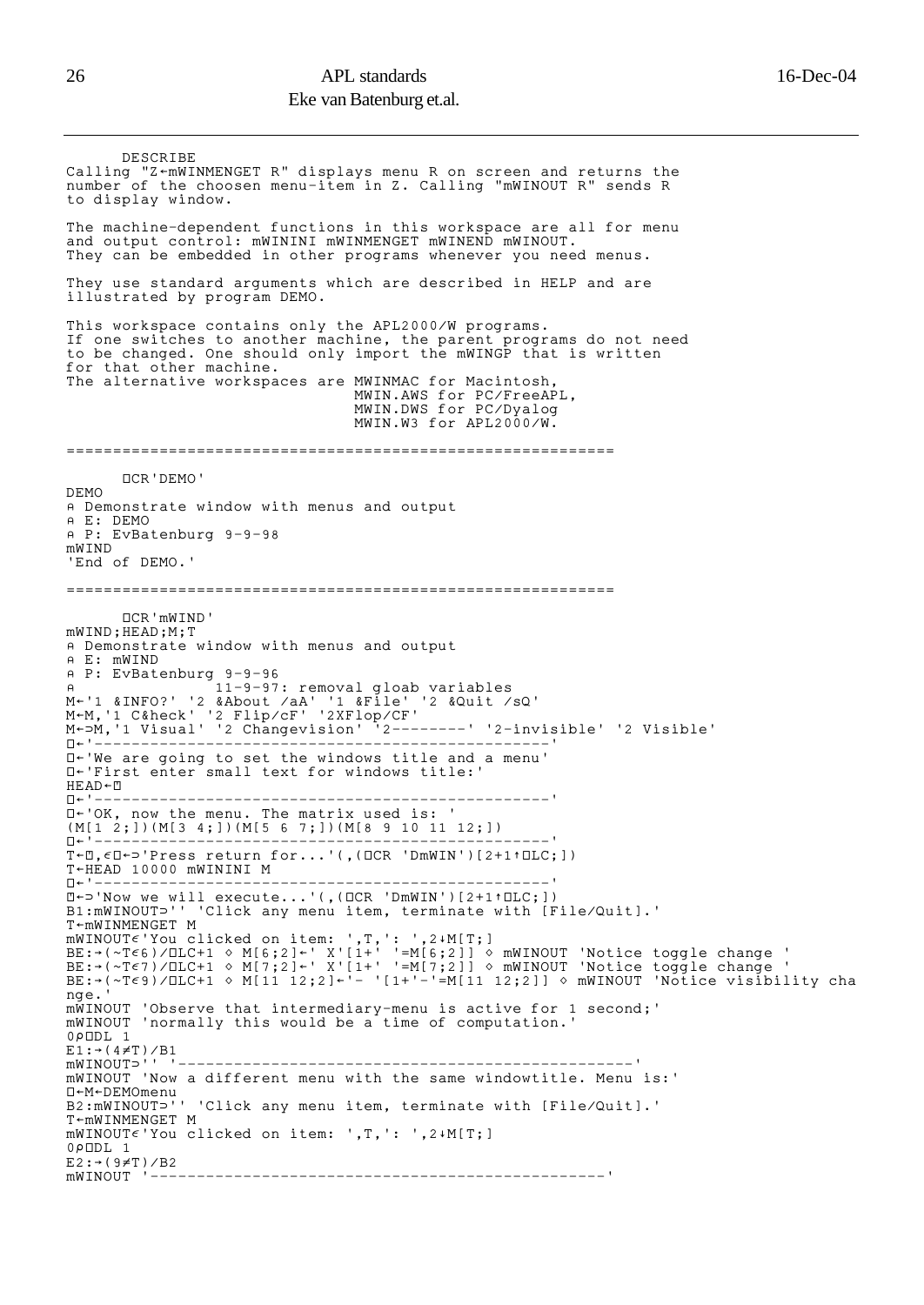#### 16-Dec-04 ASWI standards for APL programs 27 F.H.D. van Batenburg et al.

B3:mWINOUT<sup>-'</sup> 'Now the same but please, terminate by closing window.'  $T$  $~mWINMENGET$  M  $m$ WINOUT $\epsilon$ 'You clicked on item: ',T 0½åDL 1 E3:→(<sup>-</sup>1≠T)/B3 mWINOUT '-------------------------------------------------' mWINOUT 'Now look at the window; we are going to test mWINOUT.' T $\vdash\Box$ , $\in\Box\leftarrow\supset$ 'Press return for...'(,( $\Box$ CR 'DmWIN')[2+1↑ $\Box$ LC;]) 1 mWINOUT 'This sentence must be in ' ™ 1 mWINOUT 1 ™ mWINOUT ' line.' mWINOUT '-------------------------------------------------' T $\vdash\Box$ , $\in\Box\leftarrow\supset$ 'Press return for...'(,( $\Box$ CR 'DmWIN')[2+1↑ $\Box$ LC;]) 0 mWINOUT 'One'  $\diamond$  T $\diamond$ DL 1  $\diamond$  0 mWINOUT 'Two'  $\diamond$  T $\diamond$ DL 1  $\diamond$  0 mWINOUT 'Three' mWINOUT '-------------------------------------------------'  $T$ <sup> $\in$ </sup> $I$ , $\in$  $I$  $\in$  $I$ 'Press return for...'(,( $ICR$  'DmWIN')[2+1 $t$  $CL$ ;]) T1 mWINOUT 'This line should be on a new, clean page. mWINOUT '-------------------------------------------------'  $T \leftarrow \Box$ , $\epsilon \Box \leftarrow$  Press return for...'(,( $\Box$ CR 'DmWIN')[2+1 $\uparrow$  $\Box$ LC;]) <code>mWINOUT</code> 'This is line 1',[1](99 13 $\rho$ ' '),1+ $\iota$ 99  $\diamond$  <code>mWINOUT</code> 'Can you see line 1?' mWINOUT '-------------------------------------------------'  $T \leftarrow \Box$ , $\epsilon \Box \leftarrow$  Press return for...'(,( $\Box$ CR 'DmWIN')[2+1 $\uparrow$  $\Box$ LC;])  $m$ WINOUT(99 13 $\rho$ ' '),100+ $\iota$ 99  $\diamond$  mWINOUT 'Can you see line 1?' mWINOUT '-------------------------------------------------'  $T \leftarrow \Box$ , $\epsilon \Box \leftarrow$  Press return for...'(,( $\Box$ CR 'DmWIN')[2+1 $\uparrow$  $\Box$ LC;]) mWINOUT(99 13½' '),200+º99 ™ mWINOUT 'Can you see line 1?' mWINOUT '-------------------------------------------------' mWINOUT 'Now we restore the original menu and situation.'  $T \leftarrow \mathbb{D}, \epsilon \mathbb{D} \leftarrow \neg$ 'Press return for...'(,( $\Box$ CR 'DmWIN')[2+1 $\uparrow$  $\Box$ LC;]) mWINEND ===========================================================  $\nabla H E I.P$  $Z \leftarrow HET.P$ A Help for mWIN workspace © E: HELP © P: EvBatenburg 15-10-98  $Z \leftarrow mWTN \triangle$ ===========================================================  $mWTN\triangle$ Create window and handle its menus and output. L mWININI R  $Z \leftarrow mWINMENGET$  R mWINOUT R mWINEND Prog.: F.H.D. van Batenburg 8-95. Institute for Theoretical Biology, Leiden University, The Netherlands. First you should create a window and set the menu by mWMENINI Next -you can activate and let user choose a menuoption by calling mWMENGET -you can send output to "menu"-frame using mWOUT Finally you restore the original situation using mWMENEND L mWININI M Initialise window with caption and buffersize L and menu M. Also set normal keyboard on. Example: 'Example' 30000 mWININI M  $Z \leftarrow mWINMENGET$  M Whenever you are interested in user choise, activate mWINMENGET. It gives you  $\overline{\phantom{x}}$  if user has closed window, otherwise a number that refers to the option of menu-item M[Z;]. mWINOUT R Send text R to window created by mWININI. mWINEND Program mWINEND negates everyting done in mWININI. A menu variable M as used in above programs is an array that looks like:<br>1: '1 &Desk ' <=Main item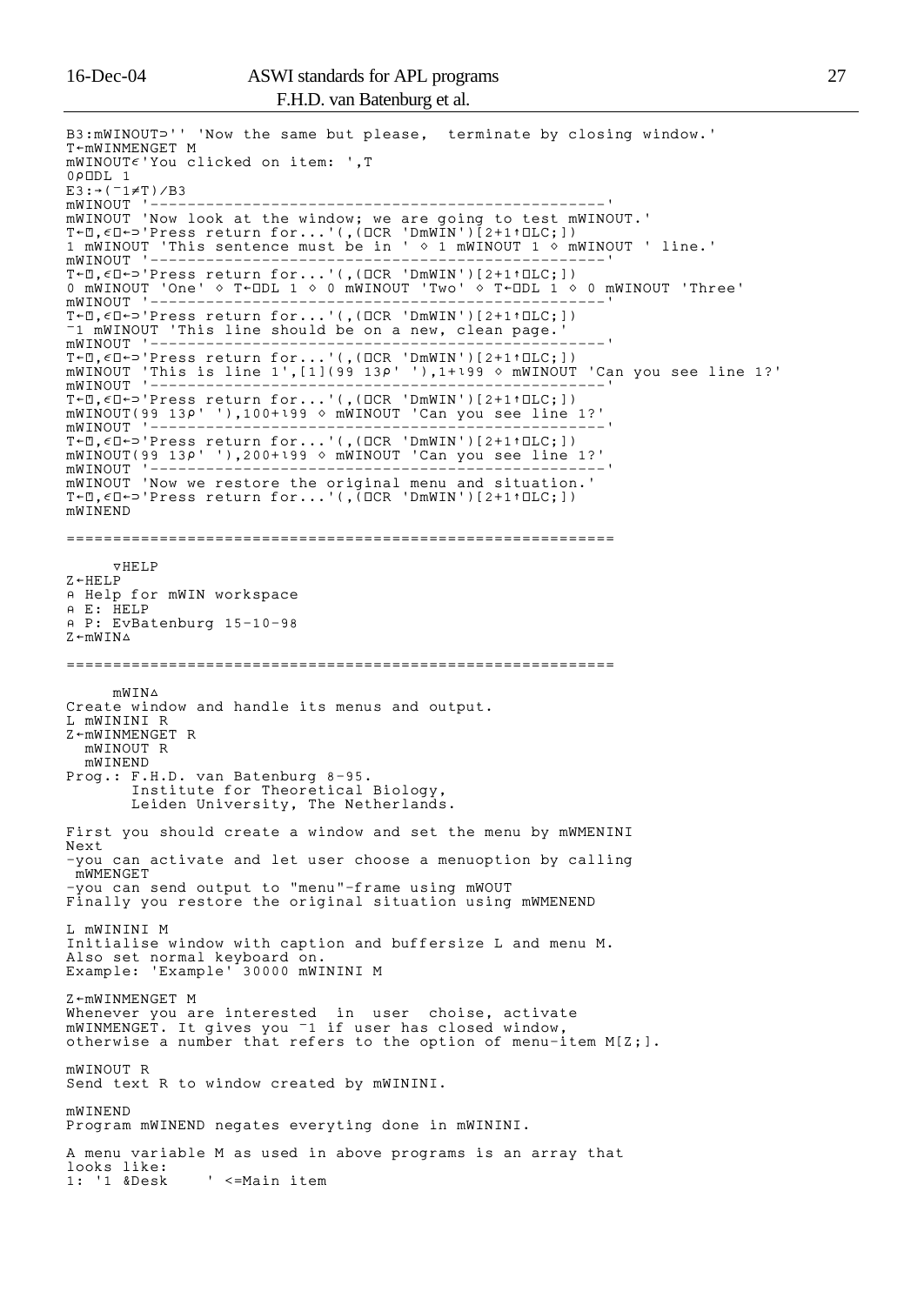```
2: '2 &About ' <= option of item Desk
3: '1 &File /aO' <=Second main item
4: '2 &Save ' <= 1th option of item File
5: '2 Save &as ' <= 2th option
6: '2-separate ' <= desactivated text
7: '2----------' <= separator
8: '2XNormal ' <= 3th option with checkmark
S_0...
...column 1 determines level.
...column 2 determines normal(=blanc)/toggle on(=X)/
 disable(=-).
...columns 3-.. itemtext ('-' is reserved for separator).
...inclusion of & for default (not in Mac).
...addition of / K for shortcut key K; /xK where x is a/c/A/C
 for alt/control/shift-alt/shift-control (limited in Mac)
See DEMO for demonstration.
See mWINGP for list of required programs.
===========================================================
Z \leftarrow mWINMENT R;F;S;T;WN
© APL*PLUS/W: return menu-itemnumber which was selected
© R[;]: Menu-matrix (ignored in APL*PLUS/W)
A Z: Choosen menu-itemnumber
A G: mWINglobal[1]=Formname [2]=Option [3]=buffersize
A E: 2 ←→ mWINMENGET ⊃'1 &Main' '2 Sub&1±sA' '2 Sub&2' '1 Main2' '2 Sub3'
© P: EvBatenburg 11-95
A GNG O1-97: / for shortcut changed to \Phi© 01-98: use ('separator' 1) instead of ('caption' '----')
((, '&')=R)/R)+TCHTWN←1↓1⊃mWINglobal
B1:\rightarrow ((\rhoWN)=1<sup>t</sup>\rhoR)/E1+1 a ---------- Replace menue
T \leftarrow ((1=\epsilon +/"WN='.')/WN) DWI'' \subset 'Delete'F<sup>-1</sup> 1 \sup MINglobal
WN←T\(T←R[;1]≠'1')≁'.','O',⊃T¨t↑PR      A Object Fam.tree
WN \leftarrow (\subseteq F, ' . M') , "(\subseteq [2] (\overline{\Phi} + \prec R[;1] = '1') , WN) ~^{\sim}'' '
T←WN ∐WI '(↑PR)P⊂'New' 'Menu'             A Menu properties
E1: mWINGlobal[1]{\leftarrow}{\subset}({\subset}F), WN
 © ---------- Menu properties
T←(⊂'caption'),[1.5](+/∨\ФR≠' ')↑¨⊂[2]0 2↓Z+R
\texttt{BE:}\rightarrow(0=PS+(^/'-'=(⊃T[;2])[;l3])/l1↑PT)/\texttt{CLC+1} ~\diamond~ \texttt{T[S;1]}\leftarrow separator' ~\diamond~ \texttt{T[S;2]}\leftarrow 1T←WN DWI¨⊂[2]T
\texttt{T}\texttt{<WN} <code>[WI</code> \texttt{`} \texttt{<}[2](<code>c'onClick</code> '),[1.5](<code>c'mWINglobal[2]</code> \texttt{`}'), \texttt{`} \texttt{`} \texttt{`} \texttt{?} \texttt{?}T←WN □WI¨⊂[2](⊂'enabled'),[1.5] ('-'≠R[;2])A Active/disabled
T←WN <code>DWI</code>"⊂[2](<code>⊂'value'),[1.5]~R[;2]\epsilon' -' e Toggle</code>
\mathsf{S}[\;;\,1\,]\leftarrow' scCaA'l(T,1)tS←((T←1t\rho\mathsf{R}),2)t⊃(1-+/<code>v\\BoxTCHT=R</code>)t¨⊂[2]R
T ( T/WN) DWI'' (T \le [;2] \neq ' ')/\subset [2](\subset 'shortcut'),S[;2 1]
mWINglobal[2] + 0 		 A --------- Get user-respons
(1 1úmWINglobal)åWI'Focus'
BE:UNGIVE \t 0 \t \rightarrow (0=Z+2>mWINqlobal)/ULCT \n  WN \Box WI'' \subset [2] (\subset'enabled'), [1.5]R[;1] \neq '1'===========================================================
other listings skipped
===========================================================
      AHISTORY
 -----+-----------+----------------------------------------------
090998 | EvBatenburg | DEMO → DEMO+DmWIN
0198|JNg | ImWINMENGET: use ('separator' 1) instead of ('caption' '------')
1297|JNg | ImWININI: Maximized Window ('where' 0 0 30 84 \rightarrow 'visible' 3)
  0197|JNg | ImWINMENGET, mWININI:'/' for shortcut changed to 'i'
 1095|EvBatenburg|mWMENGET shows interruptmenu and apple
 0895|EvBatenburg|mMENRPL mMENACT mMENCHK and part of mWMENINI into mWMENGET
| | | |mMENGET returns not 0 but waits for proper number.
| | |ABSTRACT DEMO DESCRIBE mMENUGP updated.
  ..93|EvBatenburg|Initial design in MMMENU and MMMENU2
===========================================================
```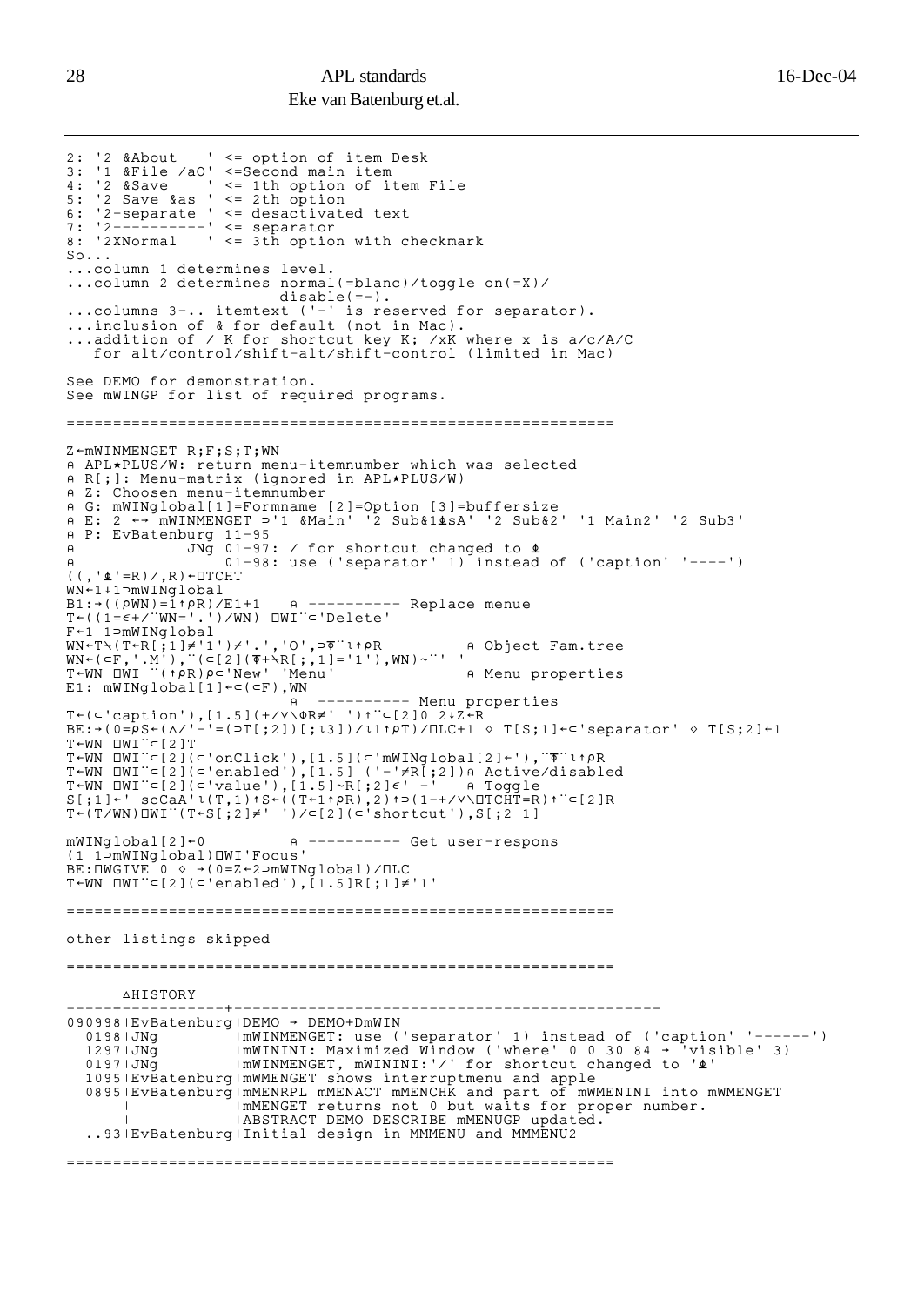| mWTNF.ND<br>MWINMENGET<br>mWININI<br>MWINOUT                                                                                                                                                                    | mWINGP                                     |  |  |  |                                              |  |  |  |  |
|-----------------------------------------------------------------------------------------------------------------------------------------------------------------------------------------------------------------|--------------------------------------------|--|--|--|----------------------------------------------|--|--|--|--|
|                                                                                                                                                                                                                 |                                            |  |  |  |                                              |  |  |  |  |
| <b>VALUE ERROR</b>                                                                                                                                                                                              | <b>AFILES</b><br><b>AFILES</b><br>$\wedge$ |  |  |  | A not present because no files used          |  |  |  |  |
|                                                                                                                                                                                                                 |                                            |  |  |  |                                              |  |  |  |  |
| <b>AGLOBALS</b><br>mWINglobal: [1-3] N.A. variable made by mWININI, used by<br>other mWIN-functions and removed by mWINEND.<br>It stores Window information<br>mWINglobal[1]=Formname [2]=Option [3]=buffersize |                                            |  |  |  |                                              |  |  |  |  |
| VALUE ERROR                                                                                                                                                                                                     | <b>ASHARED</b><br><b>ASHARED</b><br>Λ      |  |  |  | A not present because no shared variables    |  |  |  |  |
| <b>VALUE ERROR</b>                                                                                                                                                                                              | <b>ASYSTEM</b><br><b>ASYSTEM</b><br>∧      |  |  |  | A not present because no special system info |  |  |  |  |